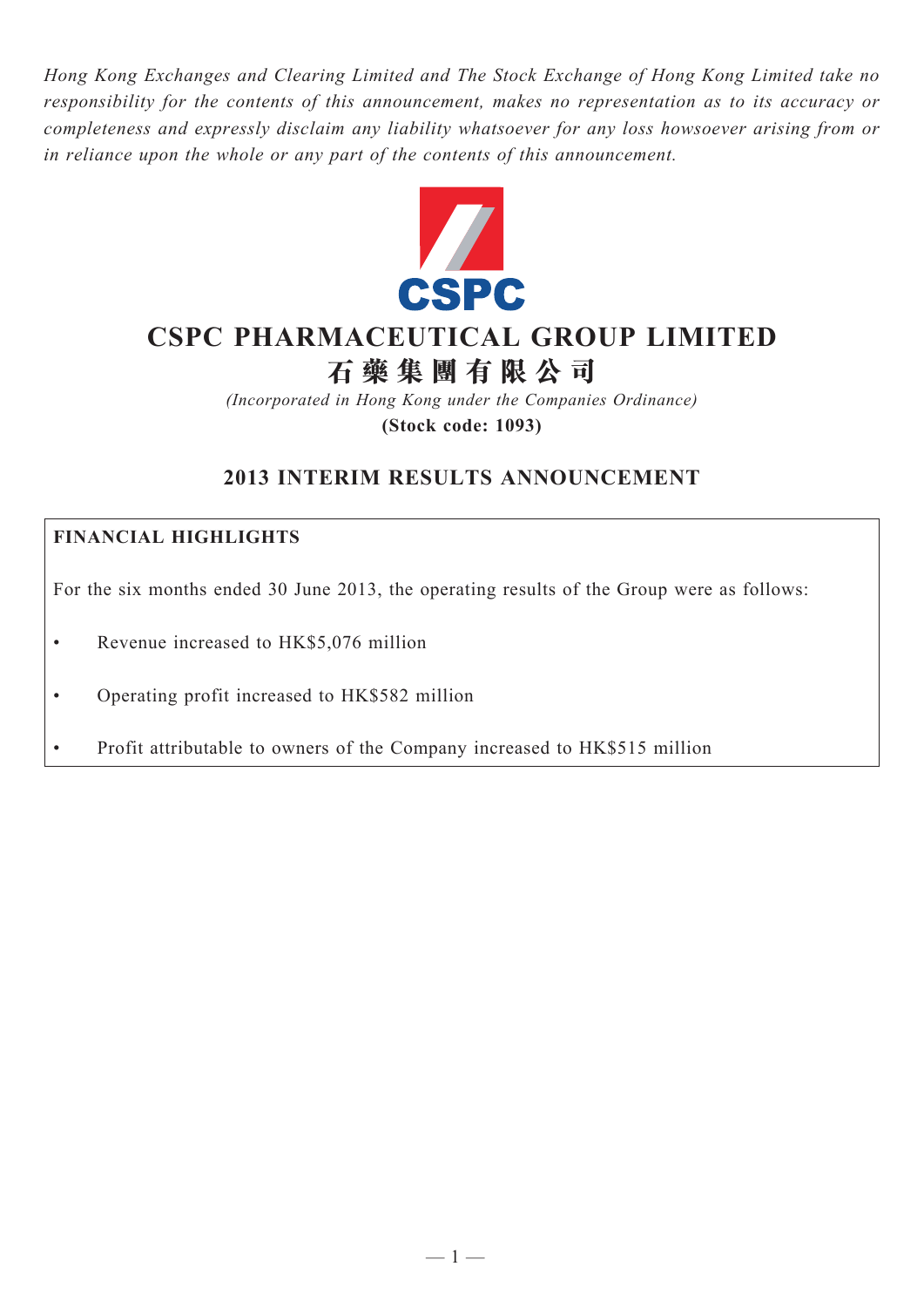# **Results**

The Board of Directors of CSPC Pharmaceutical Group Limited (the "Company") is pleased to announce the unaudited consolidated results of the Company and its subsidiaries (the "Group") for the six months ended 30 June 2013 as follows:

# **Condensed Consolidated Statement of profit or loss and other Comprehensive Income**

*For the six months ended 30 June 2013*

|                                                             |                | For the six months |             |
|-------------------------------------------------------------|----------------|--------------------|-------------|
|                                                             |                | ended 30 June      |             |
|                                                             |                | 2013               | 2012        |
|                                                             | <b>Notes</b>   | <b>HK\$'000</b>    | HK\$'000    |
|                                                             |                | (Unaudited)        | (Unaudited) |
|                                                             |                |                    | (restated)  |
| Revenue                                                     | $\mathfrak{Z}$ | 5,075,665          | 1,449,126   |
| Cost of sales                                               |                | (3,534,056)        | (694, 930)  |
| Gross profit                                                |                | 1,541,609          | 754,196     |
| Other income                                                |                | 92,997             | 5,598       |
| Selling and distribution expenses                           |                | (659, 707)         | (359, 804)  |
| Administrative expenses                                     |                | (308, 628)         | (70, 404)   |
| Other expenses                                              |                | (83,901)           | (14, 191)   |
| Operating profit                                            |                | 582,370            | 315,395     |
| Finance costs                                               |                | (36, 636)          | (11, 973)   |
| Recognition of fair values of financial guarantee contracts |                |                    |             |
| issued                                                      |                |                    | (5,014)     |
| Amortisation of financial guarantee liabilities             |                |                    | 4,581       |
| Gain on disposal of subsidiaries                            |                | 117,330            |             |
| Share of results of a joint venture                         |                | (11, 420)          |             |
| Profit before taxation                                      | $\overline{4}$ | 651,644            | 302,989     |
| Taxation                                                    | 5              | (123, 814)         | (56, 621)   |
| Profit for the period                                       |                | 527,830            | 246,368     |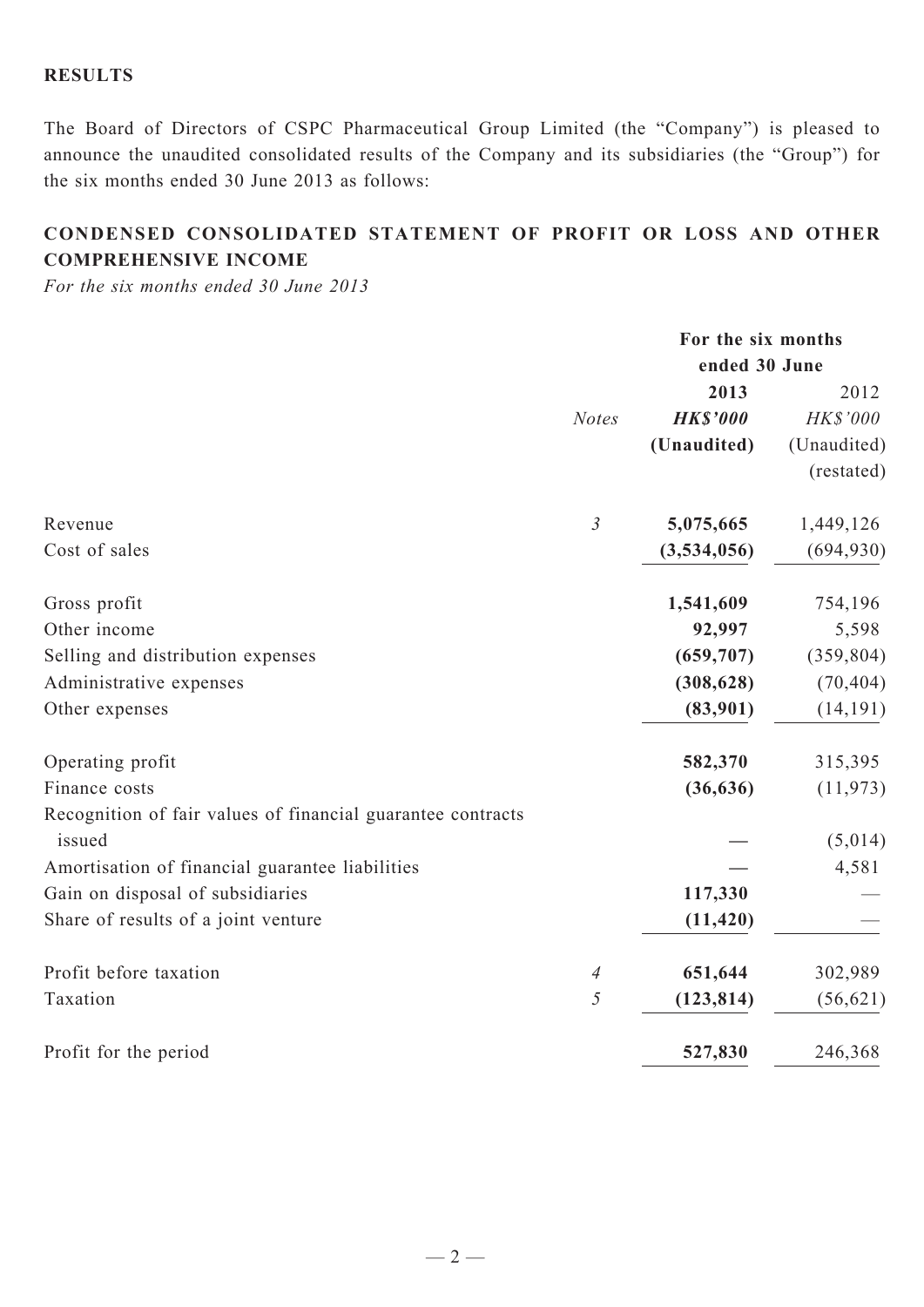|                                                             |                  | For the six months |             |
|-------------------------------------------------------------|------------------|--------------------|-------------|
|                                                             |                  | ended 30 June      |             |
|                                                             |                  | 2013               | 2012        |
|                                                             | <b>Notes</b>     | <b>HK\$'000</b>    | HK\$'000    |
|                                                             |                  | (Unaudited)        | (Unaudited) |
|                                                             |                  |                    | (restated)  |
| Other comprehensive income (expense):                       |                  |                    |             |
| Items that will not be reclassified to profit or loss:      |                  |                    |             |
| Exchange differences on translation of financial statements |                  |                    |             |
| to presentation currency                                    |                  | 76,642             | (10, 194)   |
| Share of exchange differences of a joint venture            |                  | 175                |             |
| Other comprehensive income (expense) for the period         |                  | 76,817             | (10, 194)   |
| Total comprehensive income for the period                   |                  | 604,647            | 236,174     |
| Profit for the period attributable to:                      |                  |                    |             |
| Owners of the Company                                       |                  | 515,201            | 243,851     |
| Non-controlling interests                                   |                  | 12,629             | 2,517       |
|                                                             |                  |                    |             |
|                                                             |                  | 527,830            | 246,368     |
| Total comprehensive income for the period attributable to:  |                  |                    |             |
| Owners of the Company                                       |                  | 589,598            | 233,817     |
| Non-controlling interests                                   |                  | 15,049             | 2,357       |
|                                                             |                  | 604,647            | 236,174     |
|                                                             |                  | <b>HK</b> cents    | HK cents    |
| Earnings per share                                          |                  |                    |             |
| <b>Basic</b>                                                | $\overline{7}$   | 9.30               | 20.39       |
| Diluted                                                     | $\boldsymbol{7}$ | 8.81               | 5.65        |
|                                                             |                  |                    |             |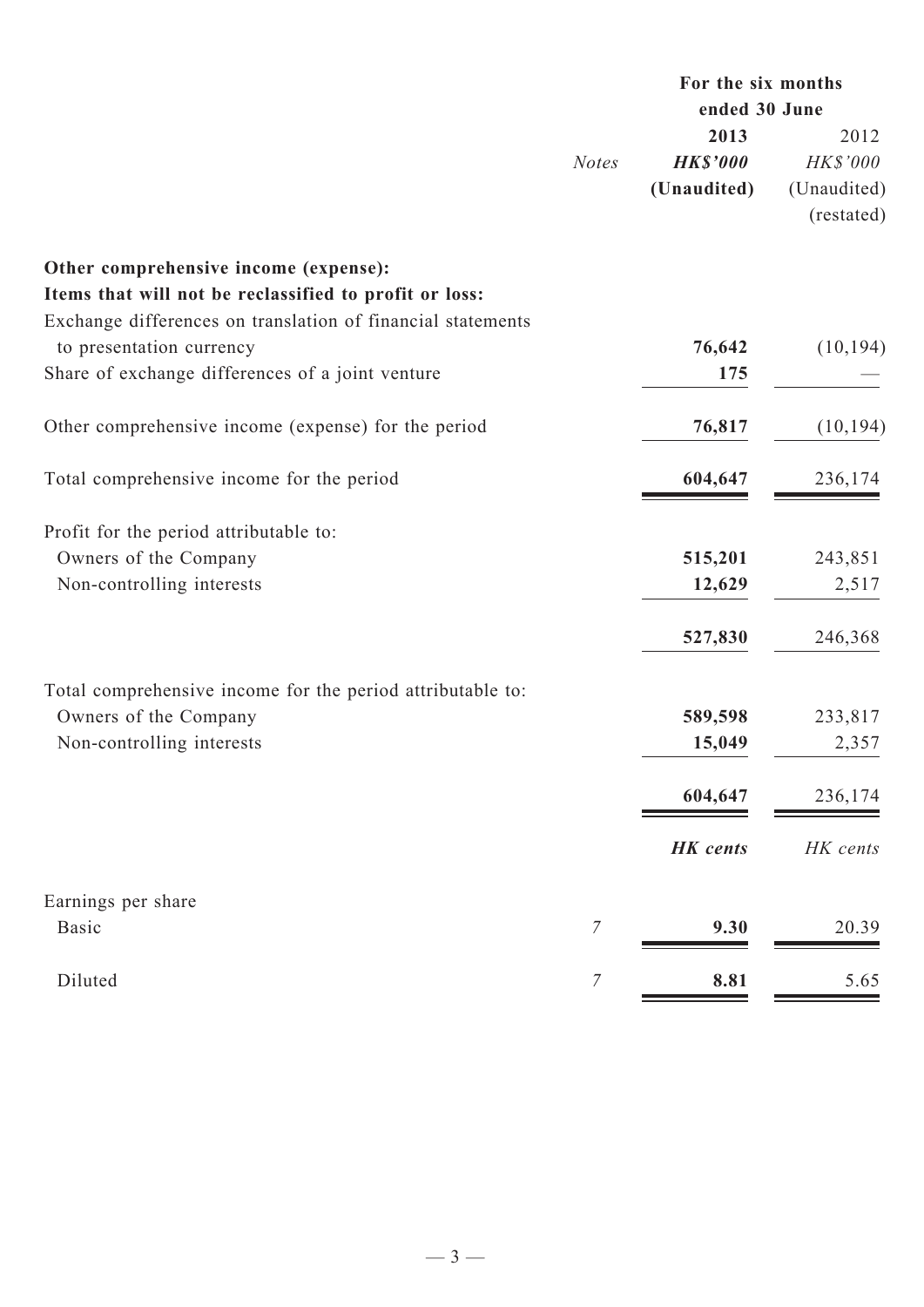# **CONDENSED CONSOLIDATED STATEMENT OF FINANCIAL POSITION**

*As at 30 June 2013*

|                                                   |              | As at           | As at             |
|---------------------------------------------------|--------------|-----------------|-------------------|
|                                                   |              | 30 June         | 31 December       |
|                                                   |              | 2013            | 2012              |
|                                                   | <b>Notes</b> | <b>HK\$'000</b> | HK\$'000          |
|                                                   |              | (Unaudited)     | (Audited)         |
| <b>Non-current assets</b>                         |              |                 |                   |
|                                                   |              | 5,027,298       |                   |
| Property, plant and equipment                     |              | 522,638         | 6, 134, 372       |
| Prepaid lease payments<br>Other intangible assets |              | 28,845          | 536,340<br>23,146 |
| Goodwill                                          |              | 104,016         | 102,716           |
| Interest in a joint venture                       |              | 14,925          | 32,420            |
| Available-for-sale investments                    |              | 1,705           | 1,705             |
| Deferred tax assets                               |              | 49,414          | 58,160            |
|                                                   |              |                 |                   |
|                                                   |              | 5,748,841       | 6,888,859         |
| <b>Current assets</b>                             |              |                 |                   |
| Inventories                                       |              | 2,027,709       | 2,022,406         |
| Trade and other receivables                       | 8            | 2,320,240       | 2,373,229         |
| Bills receivables                                 | 8            | 579,058         | 738,490           |
| Trade receivables due from related companies      |              | 68,081          | 88,417            |
| Amounts due from related companies                |              |                 | 14,388            |
| Amount due from a joint venture                   |              | 73,868          | 63,919            |
| Amount due from a former subsidiary               |              | 887,845         |                   |
| Prepaid lease payments                            |              | 16,678          | 14,750            |
| Tax recoverable                                   |              | 16,893          | 16,674            |
| Held for trading investments                      |              | 391             | 527               |
| Derivative financial instruments                  |              | 163             | 623               |
| Restricted bank deposits                          |              | 33,547          | 26,452            |
| Bank balances and cash                            |              | 953,988         | 1,449,977         |
|                                                   |              | 6,978,461       | 6,809,852         |
| <b>Current liabilities</b>                        |              |                 |                   |
| Trade and other payables                          | 9            | 2,542,442       | 2,718,093         |
| Bills payables                                    | 9            | 436,139         | 730,326           |
| Trade payables due to related companies           |              | 551             | 544               |
| Trade payable due to a joint venture              |              | 3,319           | 5,360             |
| Amounts due to related companies                  |              | 909,472         | 722,794           |
| Tax liabilities                                   |              | 45,321          | 39,345            |
| Provision for litigation                          |              | 50,700          | 206,700           |
| Unsecured bank loans                              |              | 922,191         | 1,816,883         |
|                                                   |              | 4,910,135       | 6,240,045         |
| Net current assets                                |              | 2,068,326       | 569,807           |
| <b>Total assets less current liabilities</b>      |              | 7,817,167       | 7,458,666         |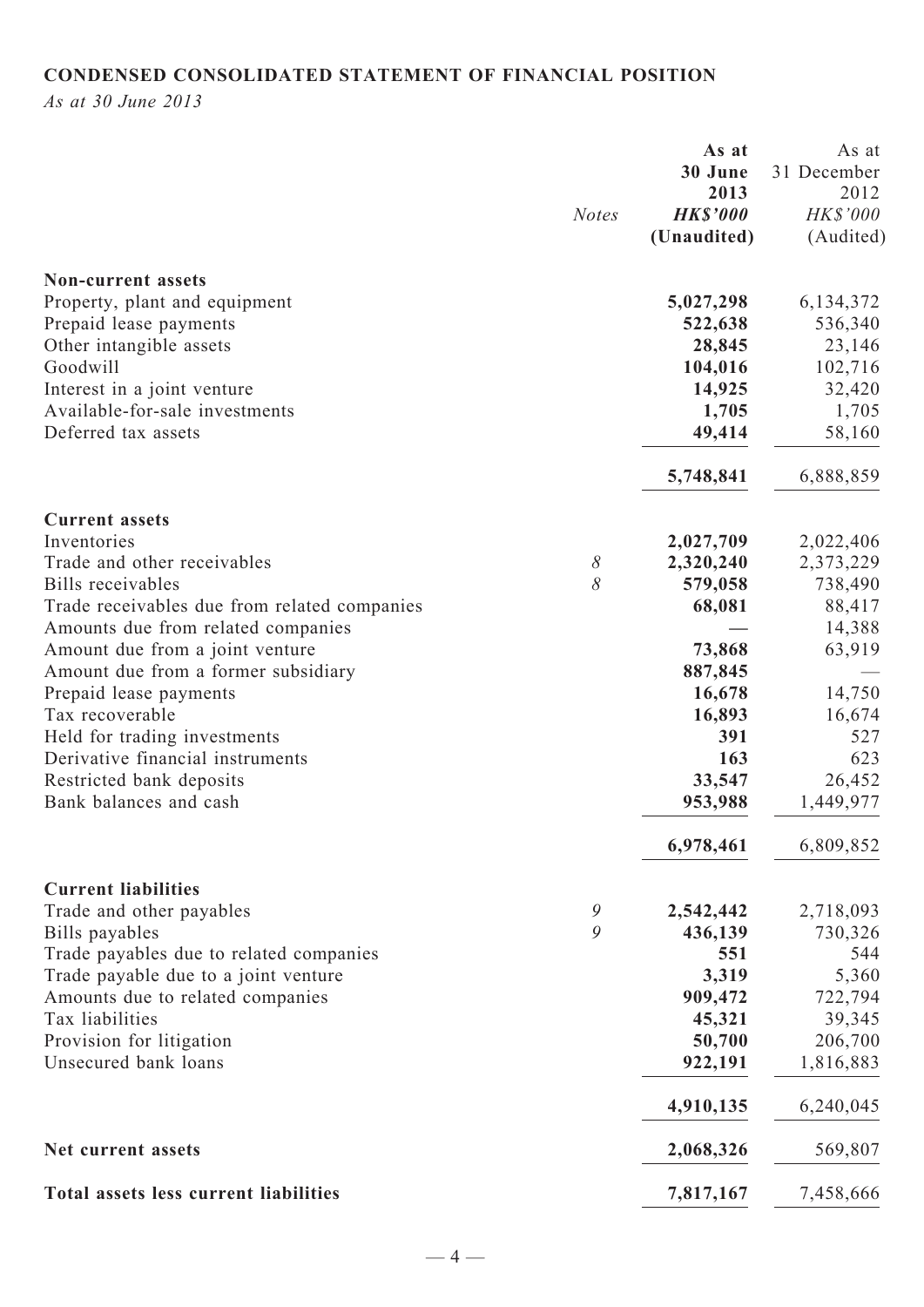| 31 December<br>2012<br><b>HK\$'000</b> |
|----------------------------------------|
|                                        |
|                                        |
|                                        |
| (Audited)                              |
|                                        |
| 499,345                                |
| 47,307                                 |
| 39,646                                 |
| 108,623                                |
| 694,921                                |
| 6,763,745                              |
|                                        |
| 272,542                                |
| 6,314,218                              |
| 6,586,760                              |
| 176,985                                |
| 6,763,745                              |
|                                        |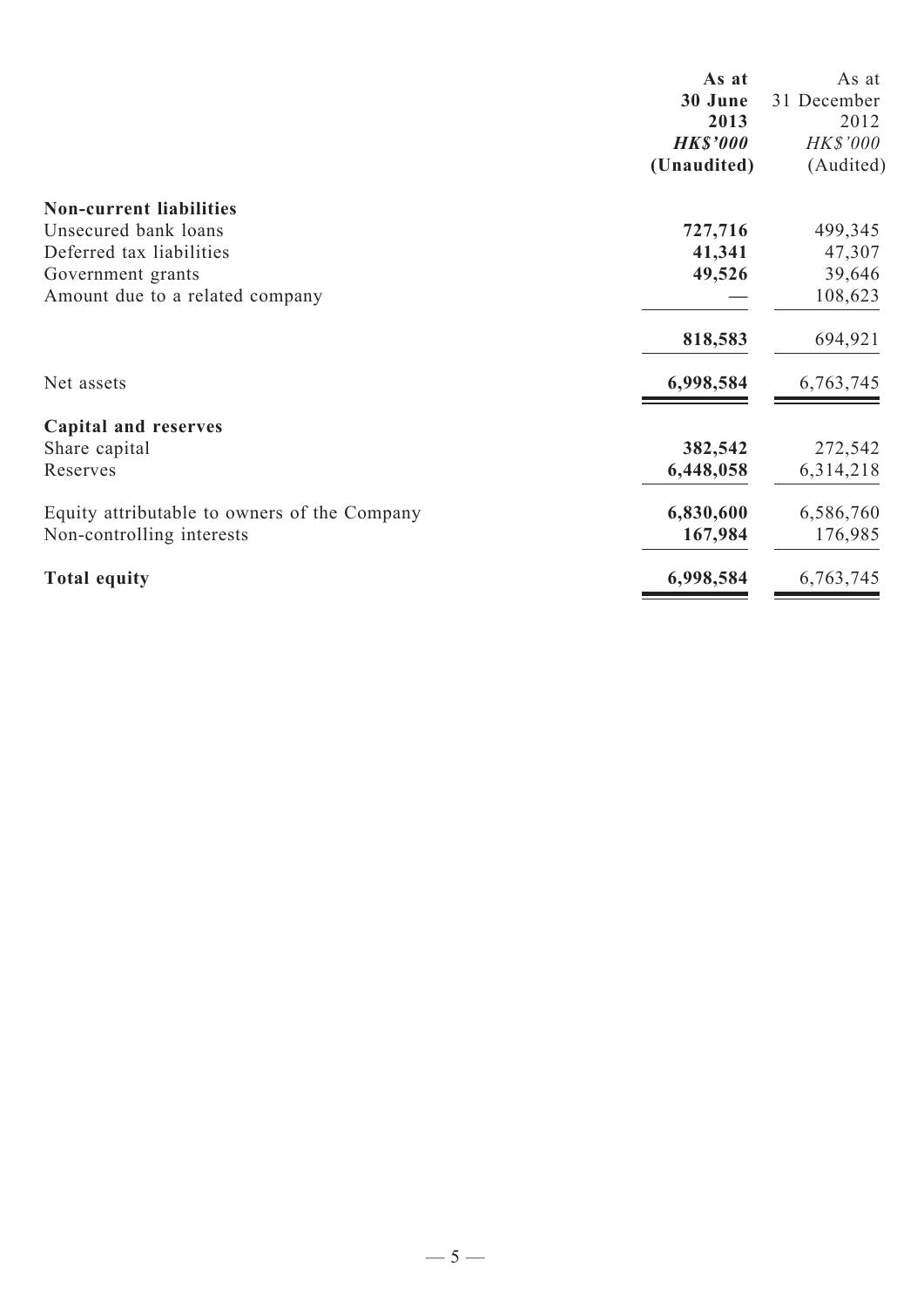# **NOTES TO THE CONDENSED CONSOLIDATED FINANCIAL STATEMENTS**

*For the six months ended 30 June 2013*

#### **1. BASIS OF PREPARATION**

The condensed consolidated financial statements have been prepared in accordance with Hong Kong Accounting Standard ("HKAS") 34 *Interim Financial Reporting* issued by the Hong Kong Institute of Certified Public Accountants ("HKICPA") as well as with the applicable disclosure requirements of Appendix 16 to the Rules Governing the Listing of Securities on The Stock Exchange of Hong Kong Limited.

On 17 June 2012, the Company entered into a sale and purchase agreement with Joyful Horizon Limited (the "Seller") which is a wholly owned subsidiary of Hony Capital Fund III, L.P. Pursuant to the sale and purchase agreement, the Company acquired, and the Seller sold, 100% of the total issued share capital of Robust Sun Holdings Limited ("Robust Sun"), for a total consideration of HK\$8,980,000,000 (the "Acquisition"). The consideration consisted of (i) HK\$2,271,744,570.30 by way of allotment and issue of 1,195,655,037 new shares of the Company at an issue price of HK\$1.9 per share and (ii) HK\$6,708,255,430.70 by way of issue of convertible bonds ("Convertible Bonds").

Robust Sun and its subsidiaries (the "Robust Sun Group") are principally engaged in the manufacture and sale of pharmaceutical products.

The Acquisition was completed on 29 October 2012, upon which the Seller received shares representing 43.87% of the enlarged share capital of the Company and Convertible Bonds of the Company which will result in the Seller holding a total of 73.83% (assuming issuance of maximum number of conversion shares) of the enlarged issued share capital of the Company. Further, the Robust Sun Group's relative size (measured in terms of profit of the Robust Sun Group and the Company and its subsidiaries immediately prior to the Acquisition (the "CPG Group") for the year ended 31 December 2011 and valuation of the two groups) was significantly greater than those of the CPG Group immediately prior to the Acquisition. Under Hong Kong Financial Reporting Standard ("HKFRS") 3 *Business Combinations*, the Acquisition was accounted for as a reverse acquisition. For accounting purpose, the Robust Sun Group was the accounting acquirer and the Company and its subsidiaries (the accounting acquiree) were deemed to have been acquired by the Robust Sun Group.

The consolidated financial statements for the year ended 31 December 2012 were prepared as a continuation of the Robust Sun Group. Accordingly, the comparative information presented in the consolidated condensed financial statements in respect of the six months ended 30 June 2012 have been restated to present those of the Robust Sun Group rather than those of the CPG Group.

Details of basis of preparation of the consolidated financial statements and group reorganisation of the Robust Sun Group are mentioned in the Company's consolidated financial statements for the year ended 31 December 2012.

## **2. PRINCIPAL ACCOUNTING POLICIES**

The condensed consolidated financial statements have been prepared on the historical cost basis, except for certain financial instruments, which are measured at fair values, as appropriate.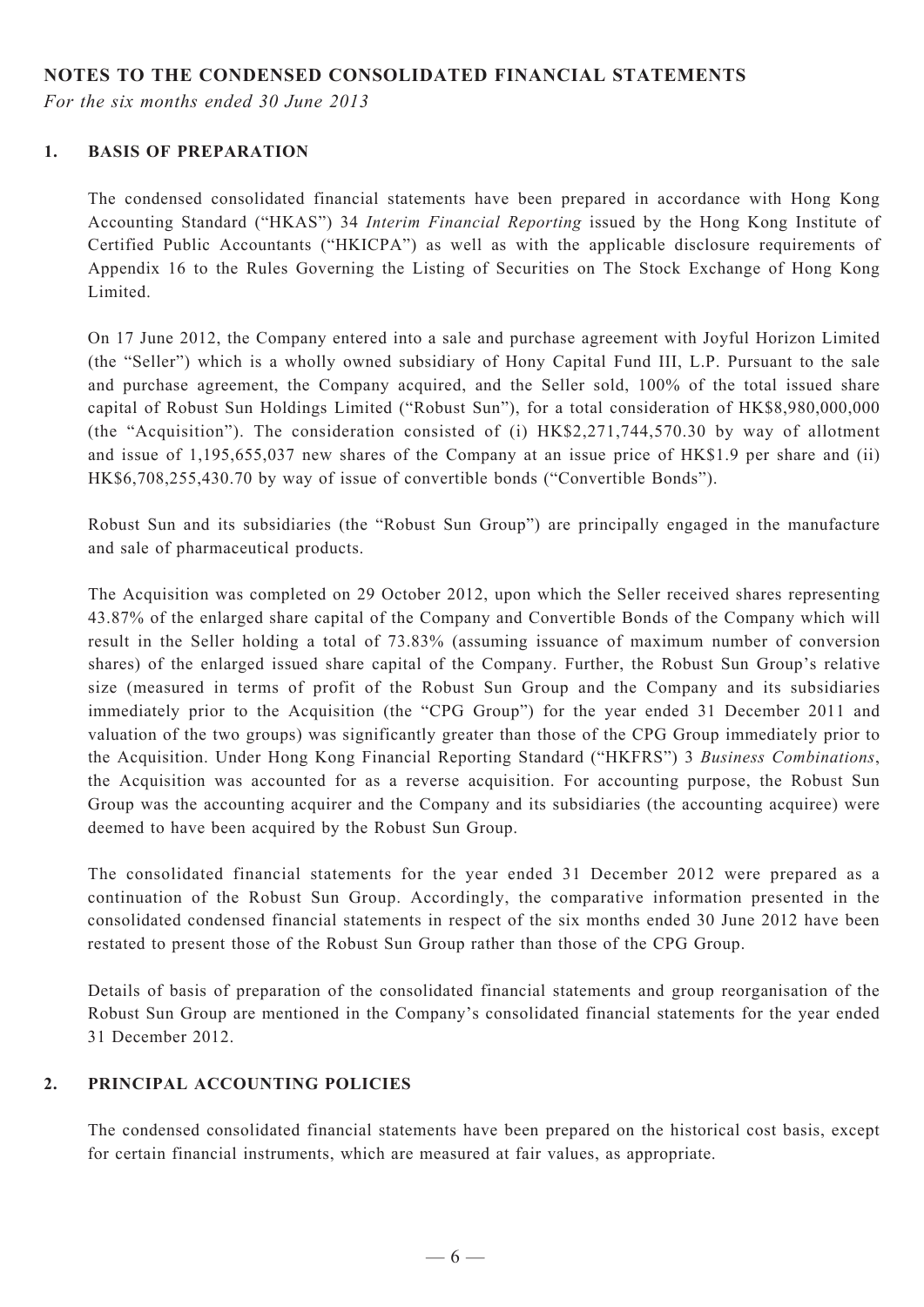Except as described below, the accounting policies and methods of computation used in the condensed consolidated financial statements for the six months ended 30 June 2013 are the same as those followed in the preparation of the Group's consolidated financial statements for the year ended 31 December 2012.

In respect of the share options newly granted to employees under the Company's share option scheme during the period, the Group has applied the following accounting policy to account for such equitysettled share-based payment transactions:

#### **Share-based payment transactions**

#### **Equity-settled share-based payment transactions**

#### *Share options granted to employees*

The fair value of services received determined by reference to the fair value of share option granted at the date of grant is expensed on a straight-line basis over the vesting period, with a corresponding increase in equity (share options reserve).

When share options are exercised, the amount previously recognised in share options reserve will be transferred to share premium. When the share options are forfeited after the vesting date or are still not exercised at the expiry date, the amount previously recognised in share options reserve will be transferred to retained profits.

In the current interim period, the Group has applied, for the first time, the following new or revised HKFRSs issued by the HKICPA that are relevant for the preparation of the Group's condensed consolidated financial statements:

- • HKFRS 10 *Consolidated Financial Statements*;
- • HKFRS 11 *Joint Arrangements*;
- • HKFRS 12 *Disclosure of Interests in Other Entities*;
- • Amendments to HKFRS 10, HKFRS 11 and HKFRS 12 *Consolidated Financial Statements, Joint Arrangements and Disclosure of Interest in Other Entities: Transition Guidance*;
- • HKFRS 13 *Fair Value Measurement*;
- • HKAS 19 (as revised in 2011) *Employee Benefits*;
- • HKAS 28 (as revised in 2011) *Investments in Associates and Joint Ventures*;
- • Amendments to HKFRS 7 *Disclosures Offsetting Financial Assets and Financial Liabilities*;
- • Amendments to HKAS 1 *Presentation of Items of Other Comprehensive Income*;
- • Amendments to HKFRSs *Annual Improvements to HKFRSs 2009-2011 Cycle*; and
- • HK(IFRIC) Int 20 *Stripping Costs in the Production Phase of a Surface Mine*.

#### **HKFRS 10 Consolidated Financial Statements**

HKFRS 10 replaces the parts of HKAS 27 Consolidated and Separate Financial Statements that deal with consolidated financial statements and HK(SIC)-Int 12 Consolidation — Special Purpose Entities. HKFRS 10 changes the definition of control such that an investor has control over an investee when a) it has power over the investee, b) it is exposed, or has rights, to variable returns from its involvement with the investee and c) has the ability to use its power to affect its returns. All three of these criteria must be met for an investor to have control over an investee. Previously, control was defined as the power to govern the financial and operating policies of an entity so as to obtain benefits from its activities. Additional guidance has been included in HKFRS 10 to explain when an investor has control over an investee.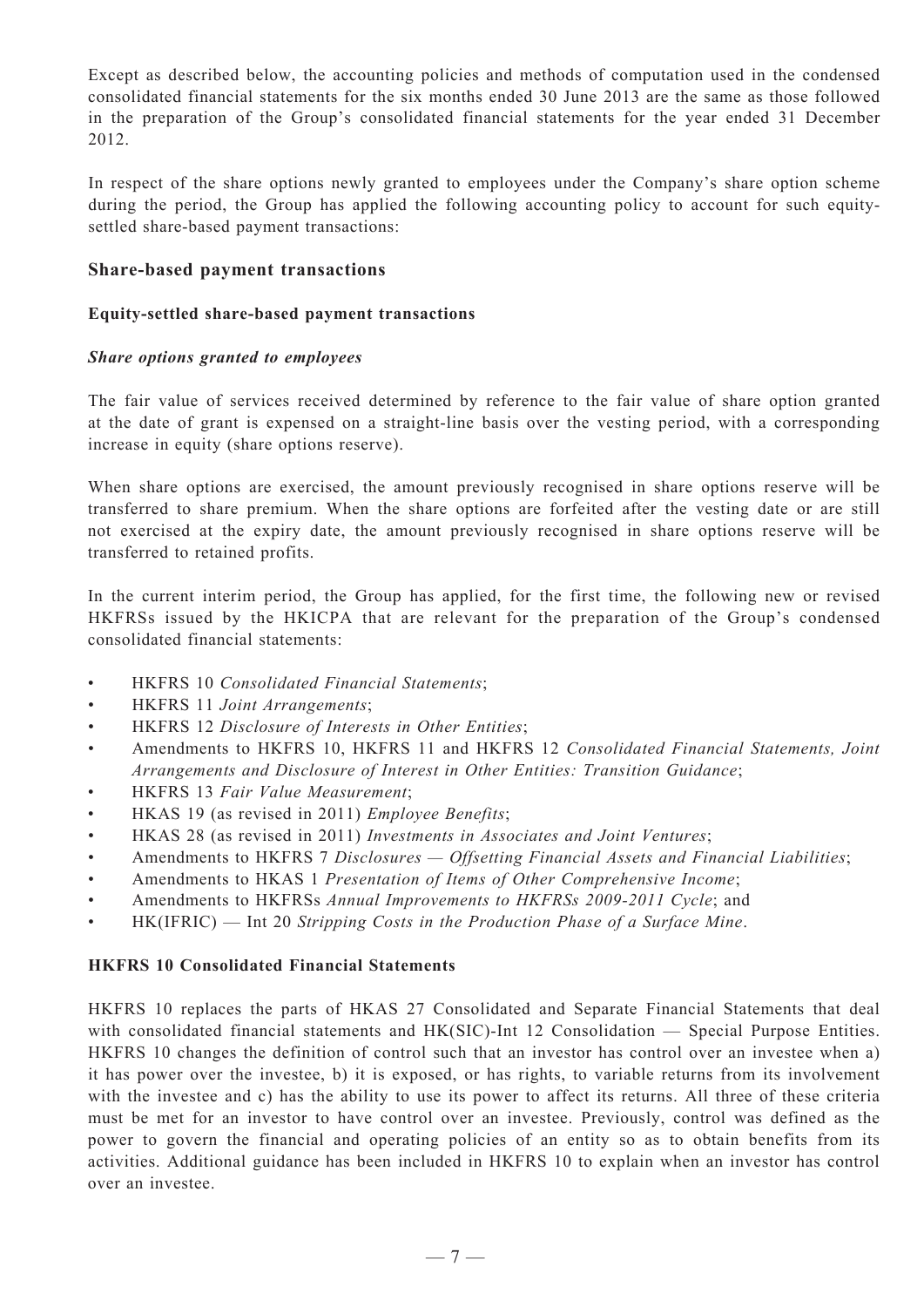As a result of the adoption of HKFRS 10, the Group has changed its accounting policy with respect to determining whether it has control over an investee. The adoption does not change any of the control conclusions reached by the Group in respect of its involvement with other entities as at 1 January 2013.

#### **HKFRS 11 Joint Arrangements**

HKFRS 11, which replaces HKAS 31 "Interests in Joint Ventures", divides joint arrangements into joint operations and joint ventures. Entities are required to determine the type of an arrangement by considering the structure, legal form, contractual terms and other facts and circumstances relevant to their rights and obligations under the arrangement. Joint arrangements which are classified as joint operations under HKFRS 11 are recognised on a line-by-line basis to the extent of the joint operator's interest in the joint operation. All other joint arrangements are classified as joint ventures under HKFRS 11 and are required to be accounted for using the equity method in the Group's consolidated financial statements. Proportionate consolidation is no longer allowed as an accounting policy choice.

As a result of the adoption of HKFRS 11, the Group has changed its accounting policy with respect to its interests in joint arrangements and re-evaluated its involvement in its joint arrangements. The Group has reclassified the interest in a jointly controlled entity to joint venture. The investment continues to be accounted for using the equity method and therefore this reclassification does not have any material impact on the financial position and the financial result of the Group.

#### **HKFRS 13 Fair Value Measurement**

The Group has applied HKFRS 13 for the first time in the current interim period. HKFRS 13 establishes a single source of guidance for, and disclosures about, fair value measurements, and replaces those requirements previously included in various HKFRSs. Consequential amendments have been made to HKAS 34 to require certain disclosures to be made in the interim condensed consolidated financial statements.

The scope of HKFRS 13 is broad, and applies to both financial instrument items and non-financial instrument items for which other HKFRSs require or permit fair value measurements and disclosures about fair value measurements, subject to a few exceptions. HKFRS 13 contains a new definition for 'fair value' and defines fair value as the price that would be received to sell an asset or paid to transfer a liability in an orderly transaction in the principal (or most advantageous) market at the measurement date under current market conditions. Fair value under HKFRS 13 is an exit price regardless of whether that price is directly observable or estimated using another valuation technique. Also, HKFRS 13 includes extensive disclosure requirements.

The Directors consider that the application of HKFRS 13 in the current interim period has had no material effect on the amounts reported and/or disclosures set out in these condensed consolidated financial statements.

#### **Amendments to HKAS 34 Interim Financial Reporting**

*(as part of the Annual Improvements to HKFRSs 2009-2011 Cycle)*

The Group has applied the amendments to HKAS 34 Interim Financial Reporting as part of the Annual Improvements to HKFRSs 2009 — 2011 Cycle for the first time in the current interim period. The amendments to HKAS 34 clarify that the total assets and total liabilities for a particular reportable segment would be separately disclosed in the interim financial statements only when the amounts are regularly provided to the chief operating decision maker (the "CODM") and there has been a material change from the amounts disclosed in the last annual financial statements for that reportable segment.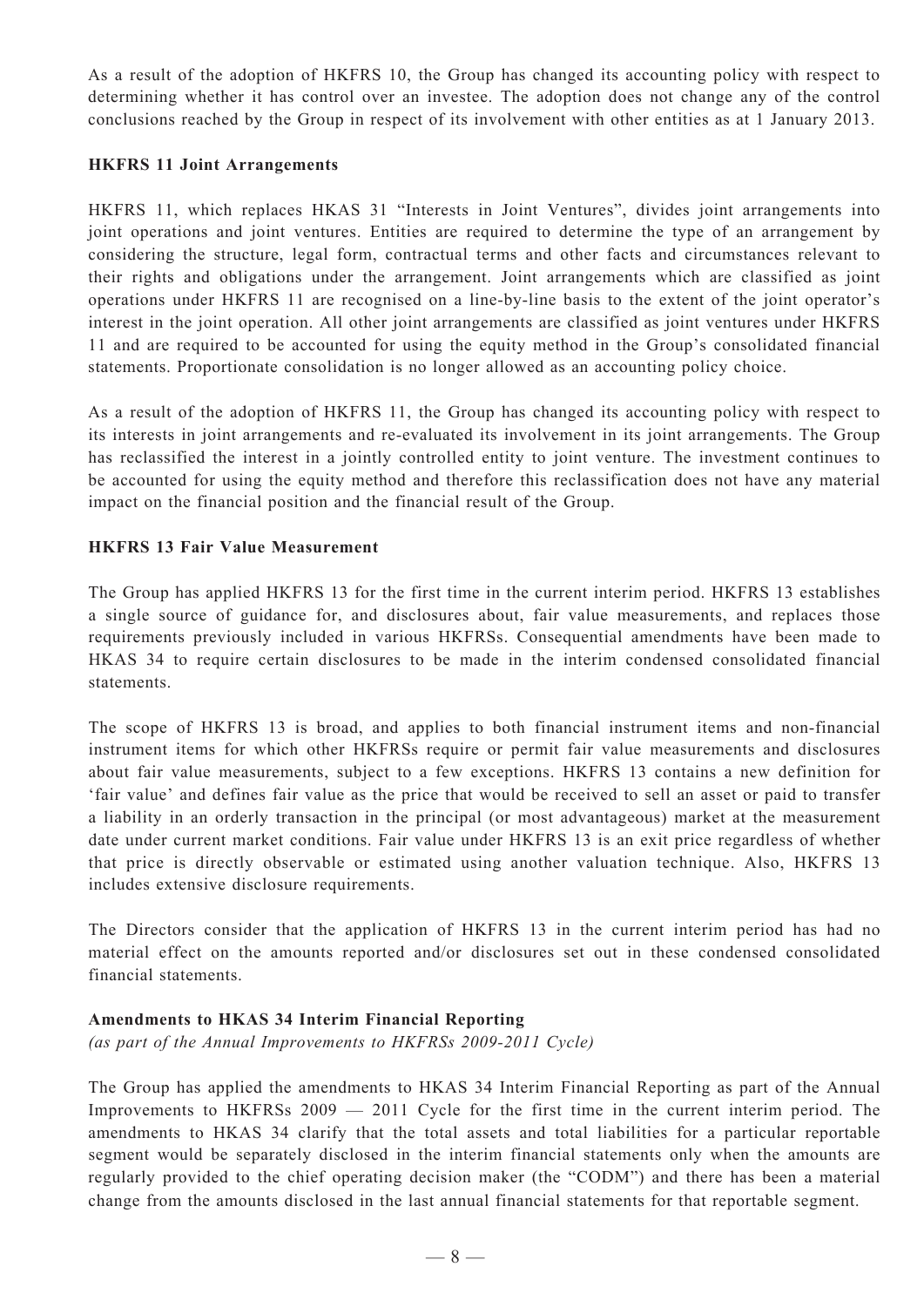The Group's reportable and operating segments are based on different revenue streams. During the six months ended 30 June 2013, other than segment revenue and segment profit analysis presented by revenue streams were provided to the CODM for performance assessment and resources allocation, information about assets and liabilities was no longer regularly provided to the CODM. Accordingly, the Group has not included total asset and liabilities information as part of segment information as set out in Note 3.

#### **Amendments to HKAS 1 Presentation of Items of Other Comprehensive Income**

The amendments to HKAS 1 introduce new terminology for statement of comprehensive income and income statement. Under the amendments to HKAS 1, a statement of comprehensive income is renamed as a statement of profit or loss and other comprehensive income and an income statement is renamed as a statement of profit or loss. The amendments to HKAS 1 retain the option to present profit or loss and other comprehensive income in either a single statement or in two separate but consecutive statements. However, the amendments to HKAS 1 require additional disclosures to be made in the other comprehensive section such that items of other comprehensive income are grouped into two categories: (a) items that will not be reclassified subsequently to profit or loss; and (b) items that may be reclassified subsequently to profit or loss when specific conditions are met. Income tax on items of other comprehensive income is required to be allocated on the same basis — the amendments do not change the existing option to present items of other comprehensive income either before tax or net of tax. The amendments have been applied retrospectively, and hence the presentation of items of other comprehensive income has been modified to reflect the changes.

Except as described above, the application of the other new or revised HKFRSs in the current interim period has had no material effect on the amounts reported and/or disclosures set out in these condensed consolidated financial statements.

#### **3. SEGMENT INFORMATION**

The Group's reportable and operating segments for financial reporting purposes are as follows:

#### **Robust Sun Group**

- 1. NBP Innovative Drugs (including NBP series)
- 2. OYY and its subsidiaries (the "OYY Group") Innovative Drugs and Generic Drugs (including Oulaining series, Xuanning series and others)
- 3. XNW Bulk Drugs (including caffeine and others)

#### **CPG Group**

- 4. Vitamin C (bulk drugs)
- 5. Antibiotics (intermediates and bulk drugs)
- 6. Generic Drugs

All reportable and operating segments and engaged in the manufacture and sales of pharmaceutical products.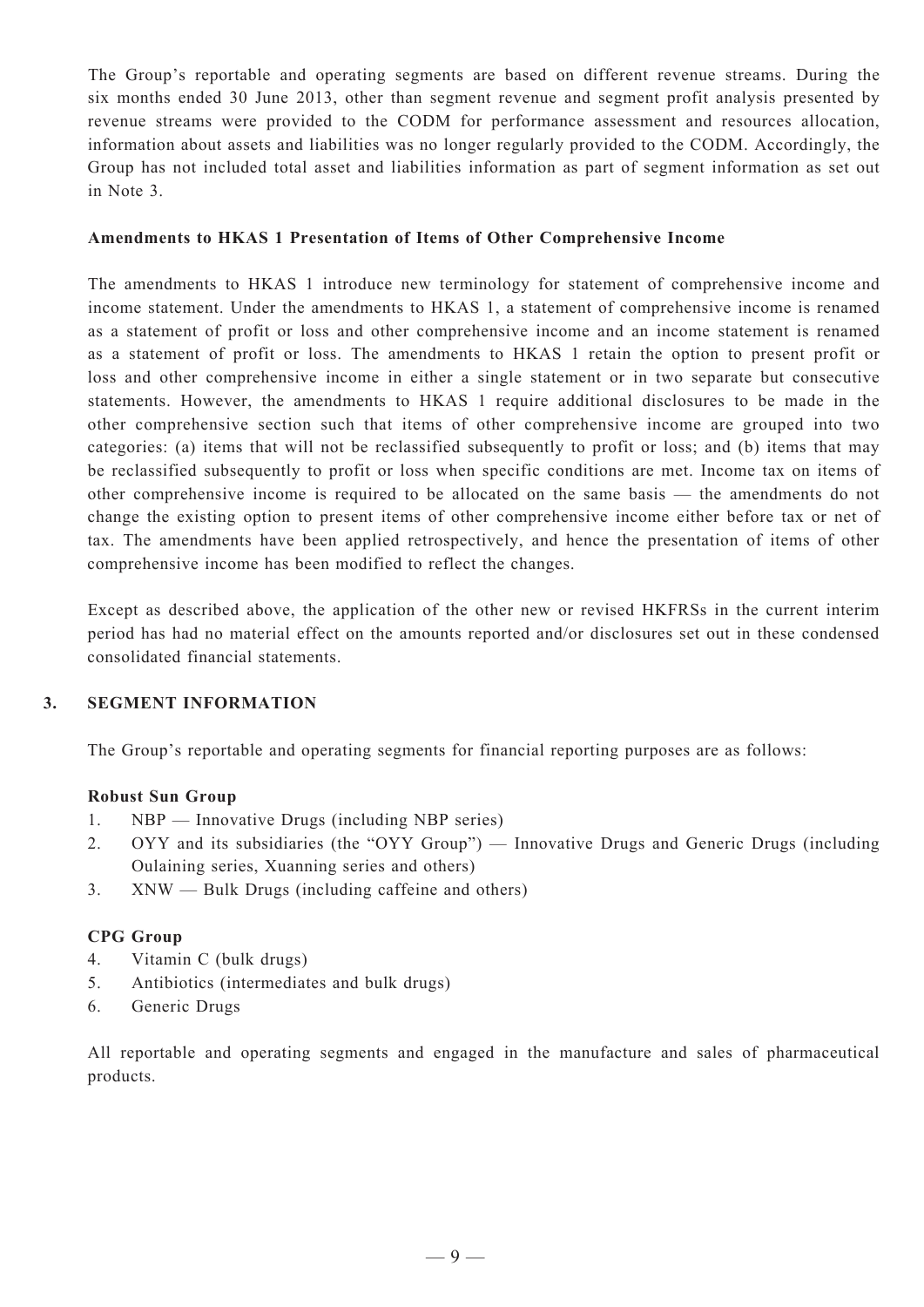## **Segment revenues and results**

The following is an analysis of the Group's revenue and results by operating and reportable segment for the period under review.

# *For the six months ended 30 June 2013 (Unaudited)*

|                                                             |                               | <b>Robust Sun Group</b>      |                               |                              | <b>CPG</b> Group                      |                                            |                                             |                                 |                                 |
|-------------------------------------------------------------|-------------------------------|------------------------------|-------------------------------|------------------------------|---------------------------------------|--------------------------------------------|---------------------------------------------|---------------------------------|---------------------------------|
|                                                             | <b>NBP</b><br><b>HK\$'000</b> | OYY Group<br><b>HK\$'000</b> | <b>XNW</b><br><b>HK\$'000</b> | Vitamin C<br><b>HK\$'000</b> | <b>Antibiotics</b><br><b>HK\$'000</b> | Generic<br><b>Drugs</b><br><b>HK\$'000</b> | <b>Segments</b><br>total<br><b>HK\$'000</b> | Eliminations<br><b>HK\$'000</b> | Consolidated<br><b>HK\$'000</b> |
| <b>SEGMENT REVENUE</b>                                      |                               |                              |                               |                              |                                       |                                            |                                             |                                 |                                 |
| External sales                                              | 458,881                       | 1,048,591                    | 322,646                       | 553,446                      | 1,315,474                             | 1,376,627                                  | 5,075,665                                   |                                 | 5,075,665                       |
| Inter-segment sales                                         |                               | 15,018                       | 2,834                         | 1,549                        | 94,185                                | 1,992                                      | 115,578                                     | (115,578)                       |                                 |
| TOTAL REVENUE                                               | 458,881                       | 1,063,609                    | 325,480                       | 554,995                      | 1,409,659                             | 1,378,619                                  | 5,191,243                                   | (115,578)                       | 5,075,665                       |
| Inter-segment sales are charged at prevailing market rates. |                               |                              |                               |                              |                                       |                                            |                                             |                                 |                                 |
| <b>SEGMENT PROFIT (LOSS)</b>                                | 229,224                       | 220,389                      | 86,084                        | (86, 847)                    | 23,110                                | 184,384                                    |                                             |                                 | 656,344                         |
| Unallocated income                                          |                               |                              |                               |                              |                                       |                                            |                                             |                                 | 23,124                          |
| Unallocated expenses                                        |                               |                              |                               |                              |                                       |                                            |                                             |                                 | (97, 098)                       |
|                                                             |                               |                              |                               |                              |                                       |                                            |                                             |                                 | 582,370                         |
| Gain on disposal of subsidiaries                            |                               |                              |                               |                              |                                       |                                            |                                             |                                 | 117,330                         |
| Share of results of a joint venture                         |                               |                              |                               |                              |                                       |                                            |                                             |                                 | (11, 420)                       |
| Finance costs                                               |                               |                              |                               |                              |                                       |                                            |                                             |                                 | (36, 636)                       |
| Profit before taxation                                      |                               |                              |                               |                              |                                       |                                            |                                             |                                 | 651,644                         |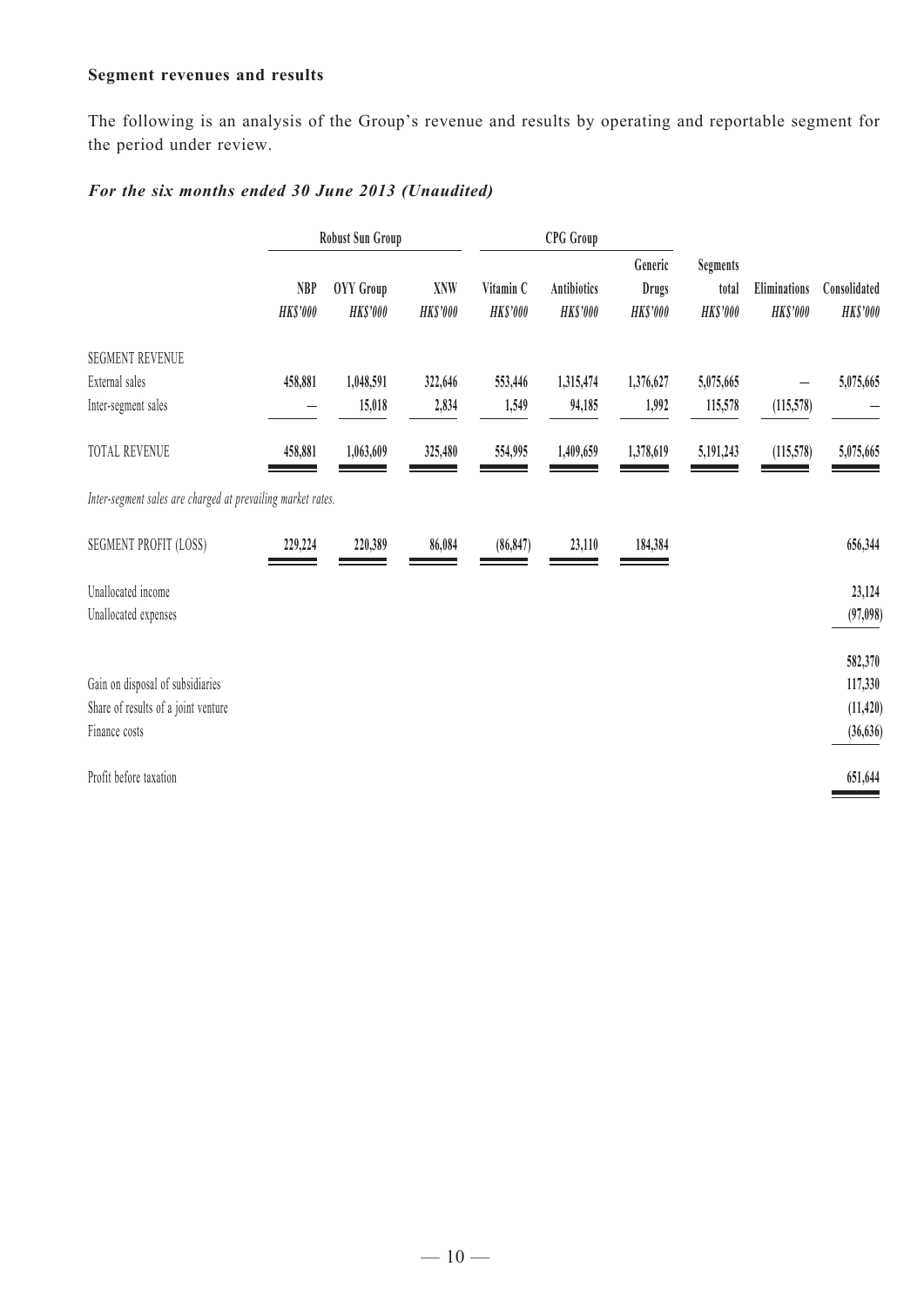#### *For the six months ended 30 June 2012 (Unaudited) (restated):*

|                                                             | Robust Sun Group       |                       | Segments               |                   |                          |                          |
|-------------------------------------------------------------|------------------------|-----------------------|------------------------|-------------------|--------------------------|--------------------------|
|                                                             | <b>NBP</b><br>HK\$'000 | OYY Group<br>HK\$'000 | <b>XNW</b><br>HK\$'000 | total<br>HK\$'000 | Eliminations<br>HK\$'000 | Consolidated<br>HK\$'000 |
| <b>SEGMENT REVENUE</b>                                      |                        |                       |                        |                   |                          |                          |
| External sales                                              | 303,544                | 768,269               | 377,313                | 1,449,126         |                          | 1,449,126                |
| Inter-segment sales                                         |                        | 39,338                | 1,802                  | 41,140            | (41, 140)                |                          |
| <b>TOTAL REVENUE</b>                                        | 303,544                | 807,607               | 379,115                | 1,490,266         | (41, 140)                | 1,449,126                |
| Inter-segment sales are charged at prevailing market rates. |                        |                       |                        |                   |                          |                          |
| <b>SEGMENT PROFIT</b>                                       | 121,550                | 156,272               | 38,685                 |                   |                          | 316,507                  |
| Unallocated income                                          |                        |                       |                        |                   |                          | 488                      |
| Unallocated expenses                                        |                        |                       |                        |                   |                          | (1,600)                  |
|                                                             |                        |                       |                        |                   |                          | 315,395                  |
| Recognition of fair value                                   |                        |                       |                        |                   |                          |                          |
| of financial guarantee<br>contracts issued                  |                        |                       |                        |                   |                          | (5,014)                  |
| Amortisation of financial                                   |                        |                       |                        |                   |                          |                          |
| guarantee liabilities                                       |                        |                       |                        |                   |                          | 4,581                    |
| Finance costs                                               |                        |                       |                        |                   |                          | (11, 973)                |
| Profit before taxation                                      |                        |                       |                        |                   |                          | 302,989                  |

Segment profit (loss) represents the profit (loss) earned by each segment without allocation of interest income, finance costs, central administrative expenses, share of results of a joint venture, gain on disposal of subsidiaries, recognition of fair value of financial guarantee contracts issued and amortisation of financial guarantee liabilities. This is the measure reported to the CODM for the purposes of resource allocation and performance assessment.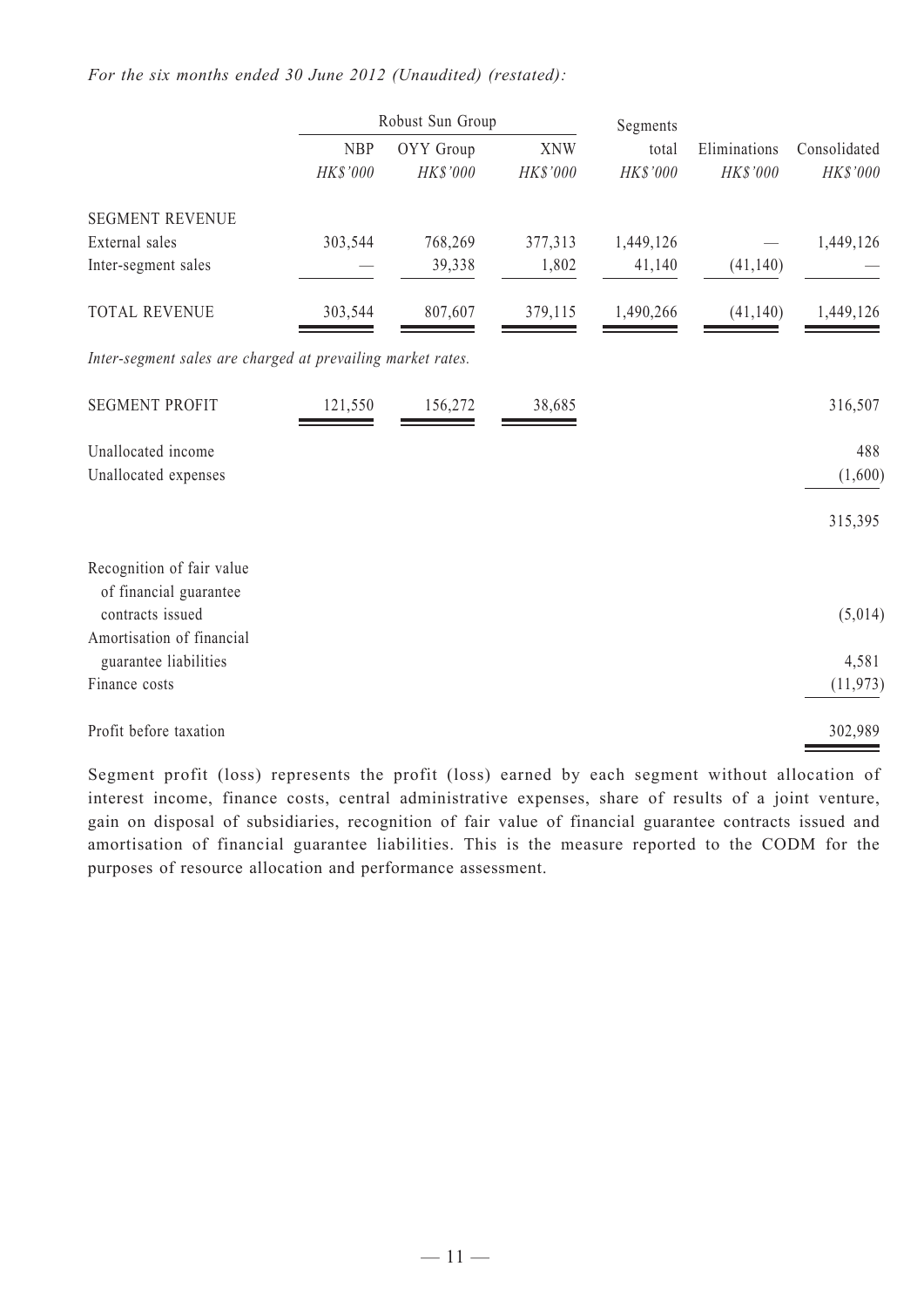|                                                                   | For the six months<br>ended 30 June |                 |
|-------------------------------------------------------------------|-------------------------------------|-----------------|
|                                                                   | 2013                                | 2012            |
|                                                                   | <b>HK\$'000</b>                     | <b>HK\$'000</b> |
|                                                                   | (Unaudited)                         | (Unaudited)     |
|                                                                   |                                     | (restated)      |
| Profit before taxation has been arrived at after                  |                                     |                 |
| charging (crediting) the following items:                         |                                     |                 |
| Amortisation of intangible assets (included in cost of sales)     | 4,167                               | 236             |
| Amortisation of prepaid lease payments                            | 6,873                               | 1,674           |
| Depreciation of property, plant and equipment                     | 353,695                             | 34,107          |
| Allowance for inventories (included in cost of sales)             | 17,649                              |                 |
| Gain on disposal of property, plant and equipment                 |                                     |                 |
| (included in other income)                                        | (672)                               | (338)           |
| Net foreign exchange losses                                       | 2,455                               | 898             |
| Research and development expenses (included in other expenses)    | 83,847                              | 13,943          |
| Share-based payment expense (included in administrative expenses) | 36,784                              |                 |
| Government grant income (note ii)                                 | (63,212)                            | (888)           |
| Interest income                                                   | (3, 175)                            | (2,832)         |

#### *Note:*

- (i) For the six months ended 30 June 2012 and 2013, cost of inventories recognised as an expense approximated cost of sales as shown in the condensed consolidated statement of profit or loss and other comprehensive income.
- (ii) Government grant income include cash subsidies received from government of the People's Republic of China (the "PRC") in relation to development of certain pharmaceutical products, improvement of production efficiency and enhancement of environment protection. Those costs related to these activities have been expensed when they were incurred.

# **5. TAXATION**

| For the six months                            |
|-----------------------------------------------|
| 2012<br>HK\$'000<br>(Unaudited)<br>(restated) |
|                                               |
|                                               |
| 50,652                                        |
|                                               |
| 50,652                                        |
| 5,969                                         |
| 56,621                                        |
|                                               |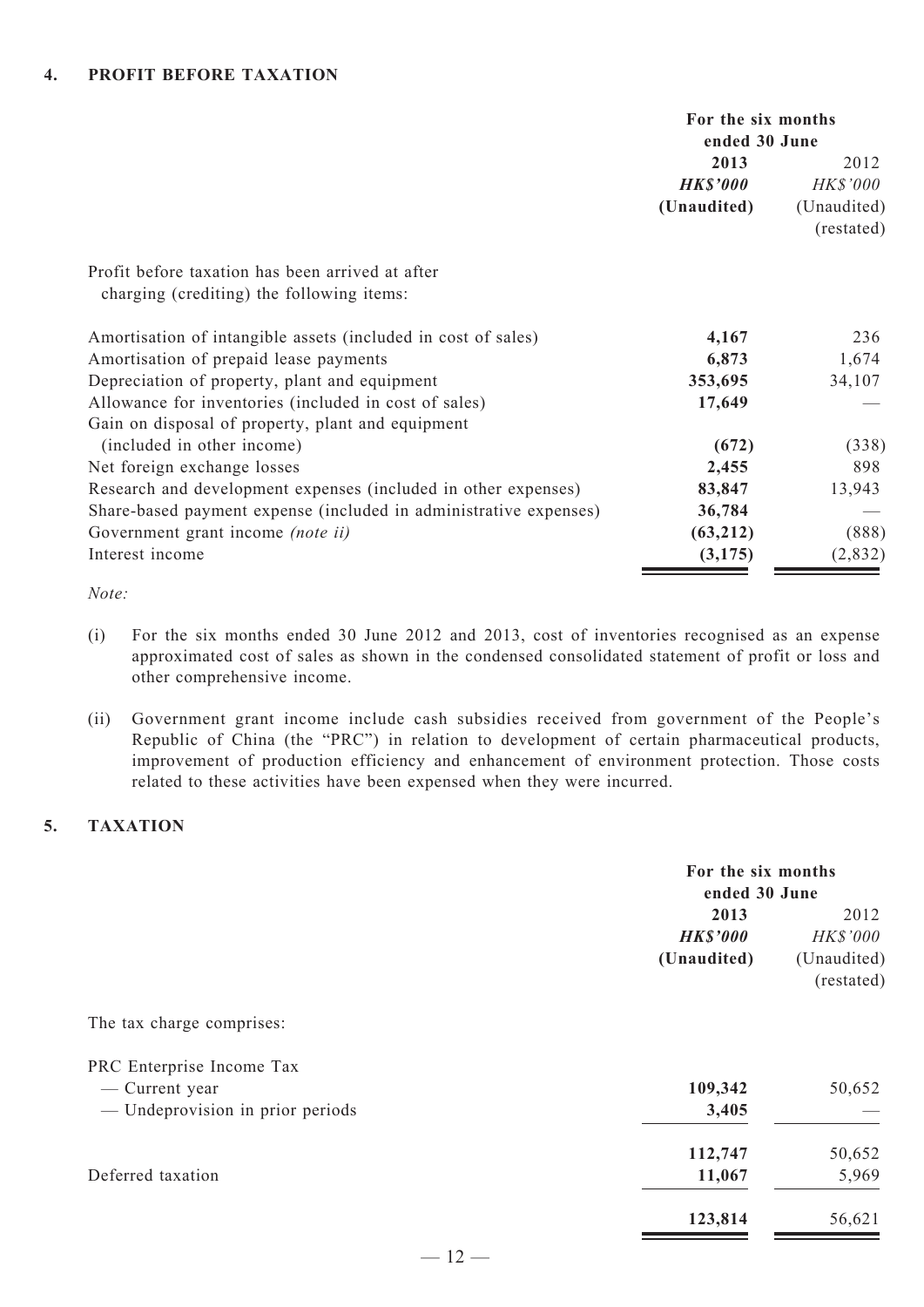The Company and its subsidiaries incorporated in Hong Kong are subject to 16.5% of the estimated assessable profit under Hong Kong Profits Tax.

The basic tax rate of the Company's PRC subsidiaries is 25% under the Law of the PRC on Enterprise Income Tax (the "EIT Law") and Implementation Regulation of the EIT law.

Pursuant to the relevant laws and regulations in the PRC, a subsidiary of the Company established before 16 March 2007 is entitled to exemption from PRC Enterprise Income Tax for two years starting from its first profit-making year, followed by a 50% reduction in tax rate for the next three years. The tax relief began in 2008 and ended in 2012. In addition, certain subsidiaries of the Company are qualified as advanced technology enterprises and have obtained approvals from the relevant tax authorities for the applicable tax rate to be at a reduced rate of 15% for a period of 3 years up to 2014.

Capital gain tax on disposal of subsidiaries was determined based on the applicable tax rate of 10% applied on the difference between sales proceeds and investment cost of those disposed subsidiaries according to the relevant tax rule in the PRC.

In respect of the withholding tax upon the distribution of undistributed retained profits earned by the PRC subsidiaries to the shareholders, deferred taxation of HK\$9,724,000 (2012: HK\$5,032,000) has been provided for in the condensed consolidated financial statements in respect of the temporary differences attributable to such profits. During the period, withholding tax of HK\$14,506,000 (2012: nil) has been paid.

As at 30 June 2013, the Group had unused tax losses of HK\$181,865,000 (31 December 2012: HK\$46,284,000) available for offset against future profits. No deferred tax asset has been recognised in respect of such losses due to the unpredictability of future profit streams. Most of the unrecognised tax losses will expire in various dates up to 2017. There was no other significant unprovided deferred tax for the period or at the end of the reporting period.

#### **6. DIVIDENDS**

During the six months ended 30 June 2013, final dividend of HK10 cents per share was distributed to shareholders in respect of for the year ended 31 December 2012. The aggregate amount of final dividend distributed and paid in the current period amounted to approximately HK\$382,542,000.

During the six months ended 30 June 2012, dividends declared by the Robust Sun Group prior to the Acquisition were as follow:

|                                                        | HK\$'000    |
|--------------------------------------------------------|-------------|
|                                                        | (Unaudited) |
|                                                        | (restated)  |
| Dividend recognised as distribution during the period: |             |
| CSPC NBP Pharmaceutical Co., Ltd.                      | 6,504       |
| CSPC Ouyi Pharmaceutical Co., Ltd.                     | 220,464     |
| CSPC XNW Pharmaceutical Joint Stock Co., Ltd.          | 74,407      |
| Less: Dividend paid to non-controlling interest        | (975)       |
|                                                        | 300,400     |

The directors do not declare the payment of an interim dividend for the six months ended 30 June 2013.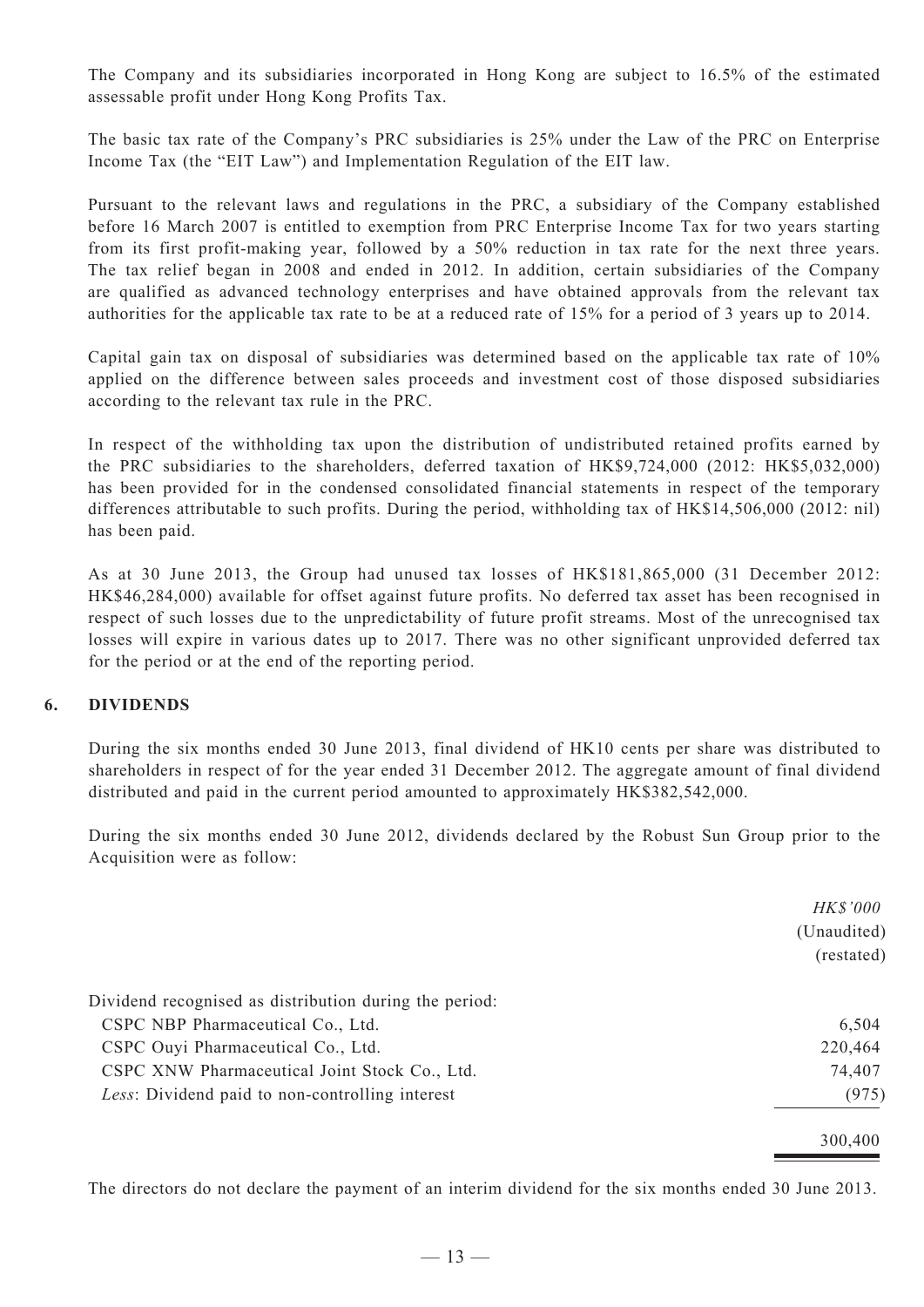#### **7. EARNINGS PER SHARE**

The calculation of the basic and diluted earnings per share attributable to the owners of the Company is based on the following data:

|                                                                                                     | For the six months<br>ended 30 June |                                       |
|-----------------------------------------------------------------------------------------------------|-------------------------------------|---------------------------------------|
|                                                                                                     | 2013                                | 2012                                  |
|                                                                                                     | <b>HK\$'000</b><br>(Unaudited)      | HK\$'000<br>(Unaudited)<br>(restated) |
| <b>Earnings</b><br>Earnings for the purposes of basic and diluted earnings per share                | 515,201                             | 243,851                               |
|                                                                                                     | '000                                |                                       |
|                                                                                                     | (Unaudited)                         | '000<br>(Unaudited)<br>(restated)     |
| <b>Number of shares</b>                                                                             |                                     |                                       |
| Weighted average number of ordinary shares<br>for the purpose of basic earnings per share           | 5,537,570                           | 1,195,655                             |
| Effect of dilutive potential ordinary shares:<br>Tranche I Convertible Bonds as if converted (Note) |                                     | 2,808,107                             |
| Tranche II Convertible Bonds as if converted (Note)                                                 | 312,750                             | 312,012                               |
| Weighted average number of ordinary shares                                                          |                                     |                                       |
| for the purpose of diluted earnings per share                                                       | 5,850,320                           | 4,315,774                             |

*Note:* On 29 October 2012, the Company issued two tranches of Convertible Bonds with principal amount of US\$774,029,472.70 (equivalent to HK\$6,037,429,887.06) ("Tranche I Convertible Bonds") and US\$86,003,274.70 (equivalent to HK\$670,825,542.66) ("Tranche II Convertible Bonds") to the Seller upon completion of the Acquisition.

In accordance with the terms and conditions of the Convertible Bonds, the conversion price of the Convertible Bonds was adjusted from HK\$2.15 per share to HK\$2.0855 per share since 17 June 2013.

During the six months ended 30 June 2013, the weighted average numbers of ordinary shares for the purpose of calculating basic earnings per share have been retrospectively adjusted for the effects of the recapitalisation that occurs in the reverse acquisition as detailed in note 1 and reflect the weighted average number of shares of the Company deemed to be outstanding for the period from 1 January 2012 to the acquisition date of the reverse acquisition based on the exchange ratio established in the Acquisition.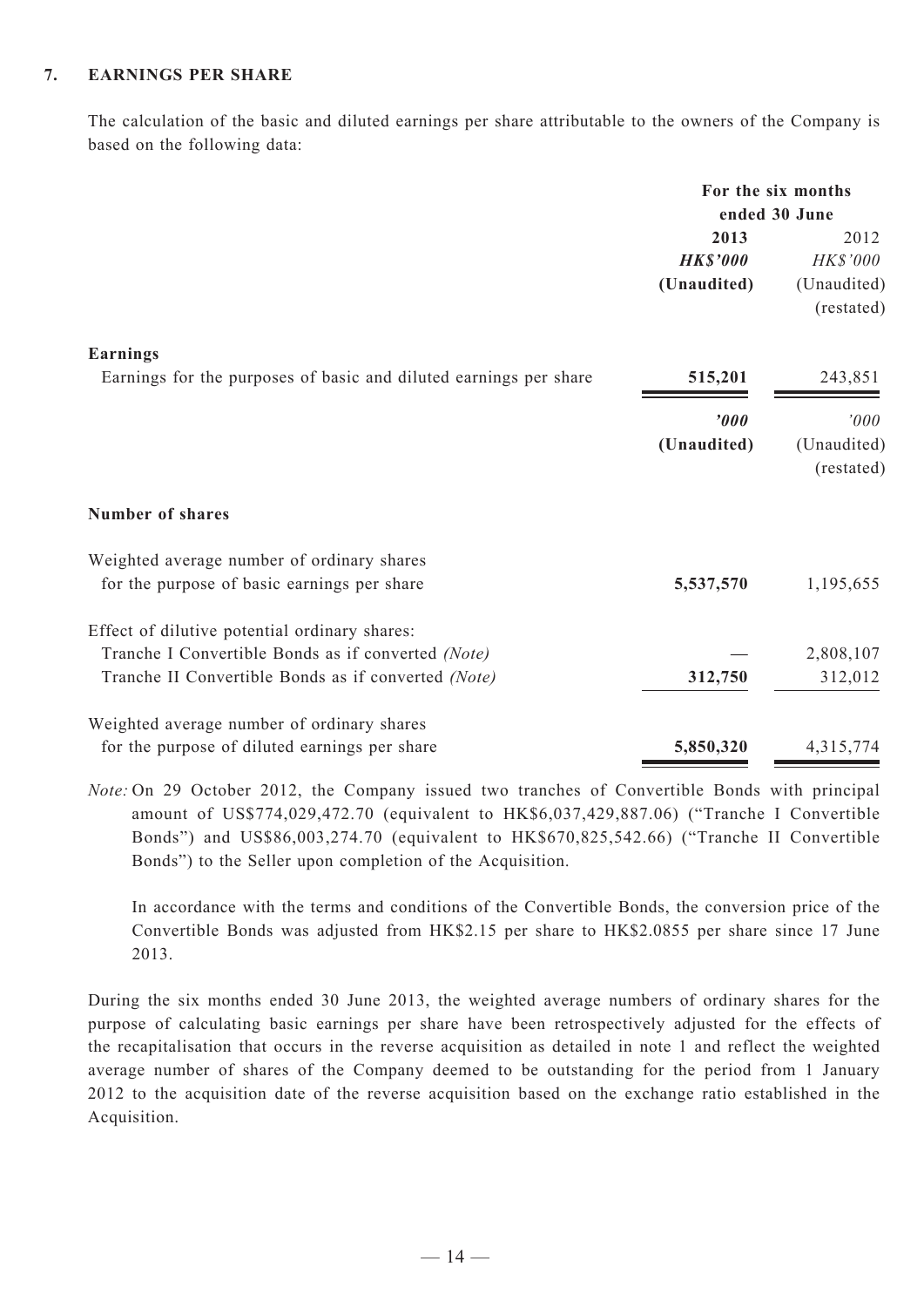The Tranche I Convertible Bonds share similar characteristics of ordinary shares of the Company and accordingly treated as outstanding and included in the 2013 calculation of basic earnings per share from the date when all necessary conditions are satisfied (i.e. the downward adjustment depending on the financial performance of the Robust Sun Group for the year ended 31 December 2012 was fixed on 1 January 2013).

The computation of diluted earnings per share in 2013 does not assume the exercise of the Company's share options because the exercise price of those options was higher than the average market price for shares from the date of grant of the options to end of the reporting period.

#### **8. TRADE AND OTHER RECEIVABLES/BILLS RECEIVABLES**

|                                          | As at           | As at       |
|------------------------------------------|-----------------|-------------|
|                                          | 30 June         | 31 December |
|                                          | 2013            | 2012        |
|                                          | <b>HK\$'000</b> | HK\$'000    |
|                                          | (Unaudited)     | (Audited)   |
| Trade receivables                        | 1,878,725       | 1,856,877   |
| Less: allowance for doubtful debts       | (1,378)         | (1,361)     |
|                                          | 1,877,347       | 1,855,516   |
| Prepayment for purchase of raw materials | 226,567         | 172,951     |
| Utility deposits                         | 34,430          | 87,837      |
| Other tax recoverable                    | 56,701          | 147,764     |
| Others                                   | 125,195         | 109,161     |
|                                          | 2,320,240       | 2,373,229   |

The Group allows a general credit period of up to 90 days to its trade customers. The following is an analysis of trade receivables (net of allowance for doubtful debts) presented based on invoice date which approximated the revenue recognition date.

|                  | As at           | As at       |
|------------------|-----------------|-------------|
|                  | 30 June         | 31 December |
|                  | 2013            | 2012        |
|                  | <b>HK\$'000</b> | HK\$'000    |
|                  | (Unaudited)     | (Audited)   |
| $0$ to $90$ days | 1,555,301       | 1,563,311   |
| 91 to 180 days   | 208,262         | 244,782     |
| 181 to 365 days  | 112,691         | 44,815      |
| Over 365 days    | 1,093           | 2,608       |
|                  | 1,877,347       | 1,855,516   |
|                  |                 |             |

Bills receivables represent bills on hand. All bills receivables of the Group are with a maturity period of less than 180 days (31 December 2012: 180 days) and not yet due at the end of the reporting period, and management considers the default rate is low based on historical information and experience.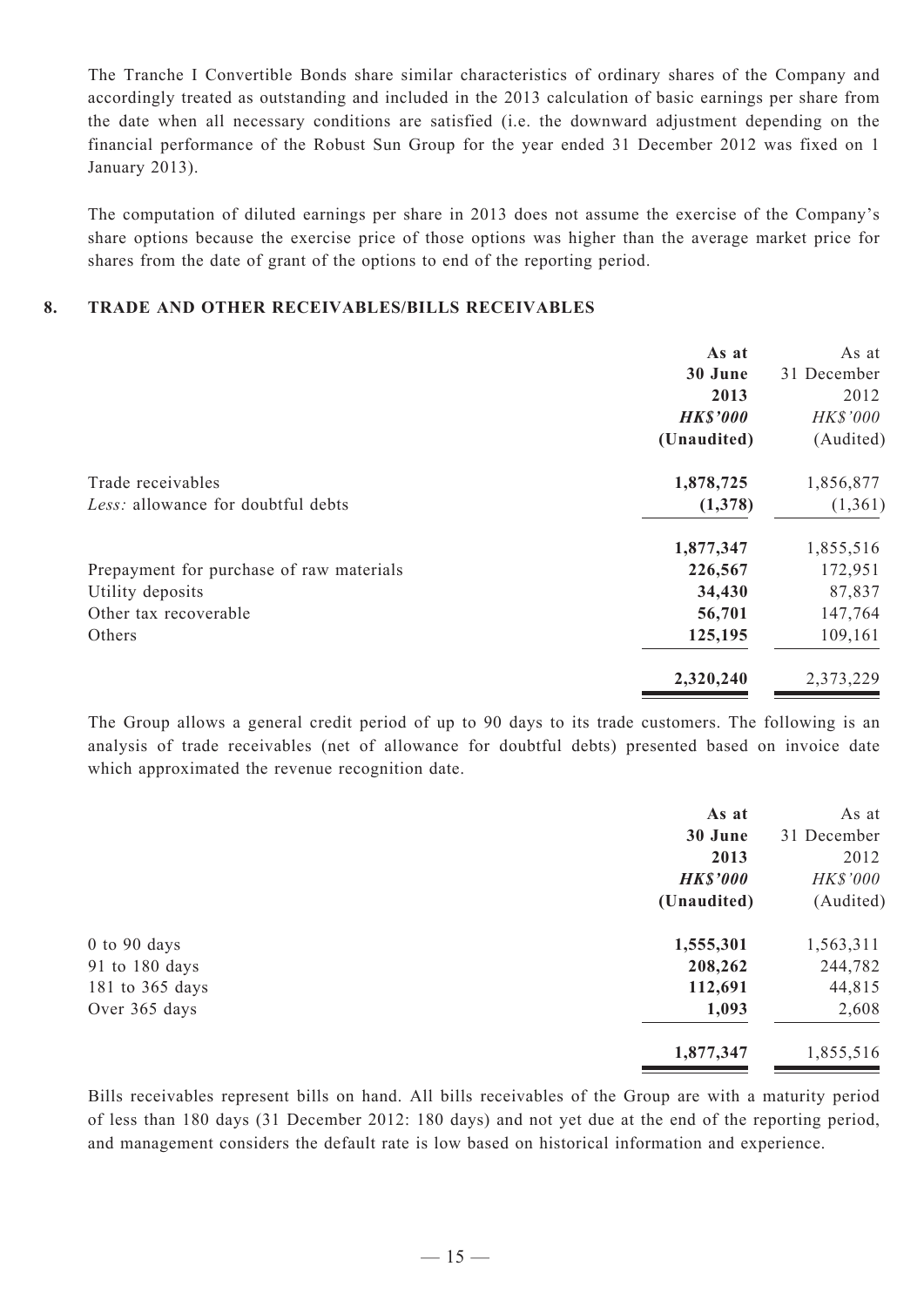#### **9. TRADE AND OTHER PAYABLES/BILL PAYABLES**

|                                                          | As at           | As at       |
|----------------------------------------------------------|-----------------|-------------|
|                                                          | 30 June         | 31 December |
|                                                          | 2013            | 2012        |
|                                                          | <b>HK\$'000</b> | HK\$'000    |
|                                                          | (Unaudited)     | (Audited)   |
| Trade payables                                           | 1,176,616       | 1,171,731   |
| Other tax payables                                       | 47,513          | 71,602      |
| Freight and utilities charges payable                    | 36,336          | 26,599      |
| Construction cost and acquisition of property, plant and |                 |             |
| equipment payable                                        | 553,586         | 746,757     |
| Government grant                                         | 119,792         | 167,868     |
| Receipt in advance from customers                        | 253,047         | 203,338     |
| Staff welfare payable                                    | 170,062         | 216,535     |
| Selling expense payable                                  | 104,999         | 69,924      |
| Others                                                   | 80,491          | 43,739      |
|                                                          | 2,542,442       | 2,718,093   |

The following is an aged analysis of trade payables presented based on the invoice date.

| As at           | As at       |
|-----------------|-------------|
| 30 June         | 31 December |
| 2013            | 2012        |
| <b>HK\$'000</b> | HK\$'000    |
| (Unaudited)     | (Audited)   |
| 851,875         | 763,369     |
| 127,902         | 72,837      |
| 196,839         | 335,525     |
| 1,176,616       | 1,171,731   |
|                 |             |

All bills payables of the Group are aged within 180 days at the end of the reporting period.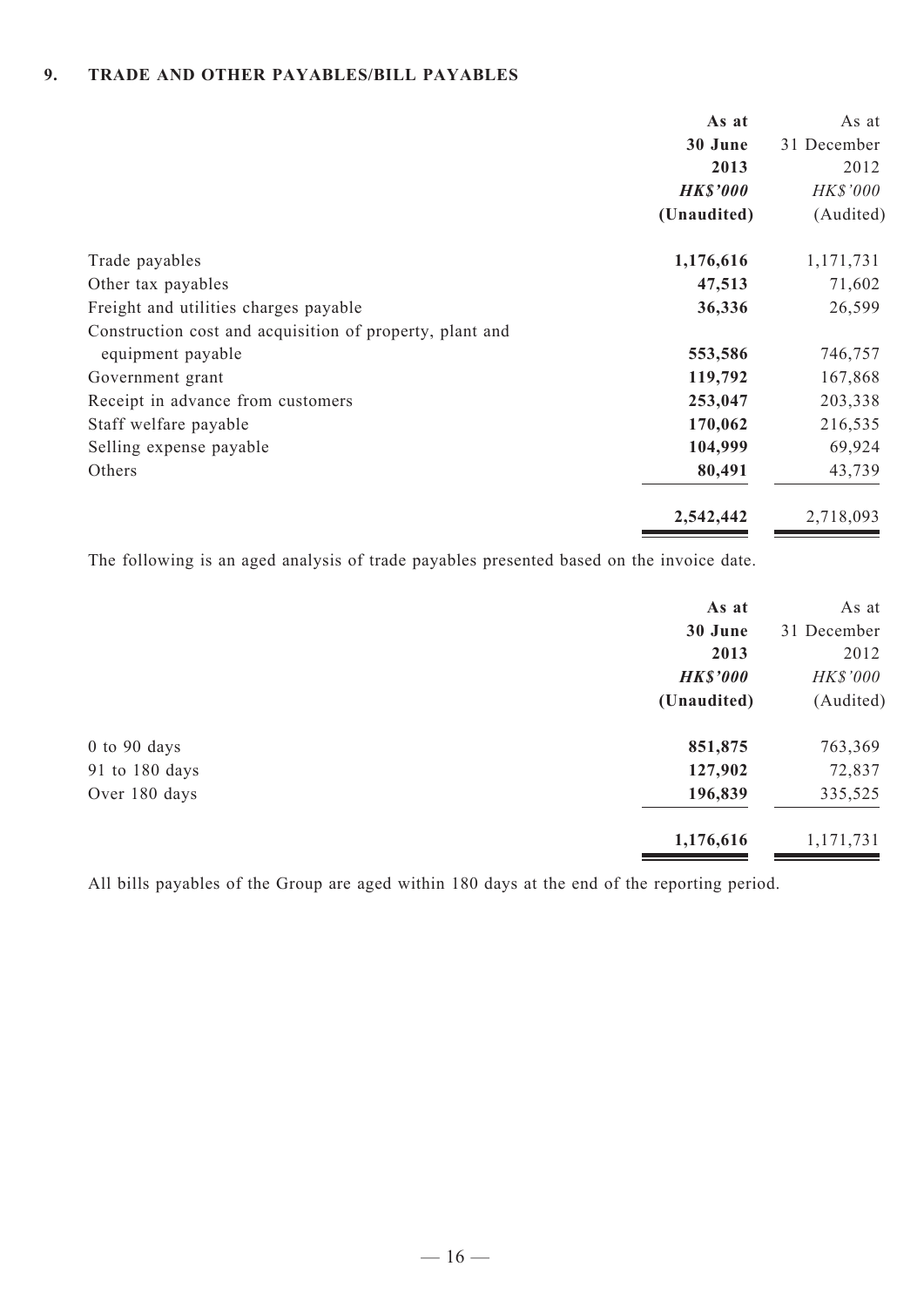# **Management Discussion and Analysis**

# **Overview**

During the first half of 2013, the innovative drug business of the Group maintained its growth momentum, with a further expansion of market share and a stronger presence in the high-end medical market. In June of the current year, the Group entered into an agreement to acquire CSPC Baike (Yantai) Biopharmaceutical Co., Ltd. (manufacturer of an oncology Class I new drug "Jinyouli"), giving shape to the Group's oncology innovative drug business and taking it one step further in the overall development of innovative drugs. In respect of the bulk drug business, the Group continued to strengthen its absolute advantageous position that stood apart from its competitors, laying the foundation for making better return in the next upward cycle. On the other hand, the Group also actively adjusted the existing business structure and cut investments in businesses of low added values and relatively weak competitiveness in order to reduce losses and resources consumption.

#### **Innovative Drug Business**

#### *"NBP" Series*

"NBP" series is a Class I new drug in China and also a patent-protected exclusive product. Its major ingredient is butylphthalide, and the drug is mainly used for the treatment of acute ischemic stroke. Its soft capsule and injection forms were launched in 2005 and 2010, respectively. This product was awarded the State Science and Technology Progress Award (Second Class) in 2009, and the "NBP" brand was honoured as a China's Well-known Trademark in January 2013.

After years of promotion efforts, "NBP" has won wide recognition among patients and medical professionals. With continuous improvements in its sales performance and market recognition, the product has achieved sound social and economic benefits. For the first half of 2013, the sales revenue of "NBP" soft capsule was HK\$322 million, an increase of 41% over the same period of last year; whereas the sales revenue of "NBP" injection was HK\$126 million, an increase of 116% over the same period of last year.

# *"Oulaining" Series*

"Oulaining" series is available in the forms of capsule and lyophilized powder injection. Its major ingredient is oxiracetam, and the drug is mainly used for the treatment of mild to moderate memory and mental impairment resulting from vascular dementia, senile dementia and brain trauma. For the first half of 2013, the sales revenue of "Oulaining" lyophilized powder injection was HK\$231 million, an increase of 67% over the same period of last year; whereas the sales revenue of "Oulaining" capsule was HK\$66 million, an increase of 40% over the same period of last year.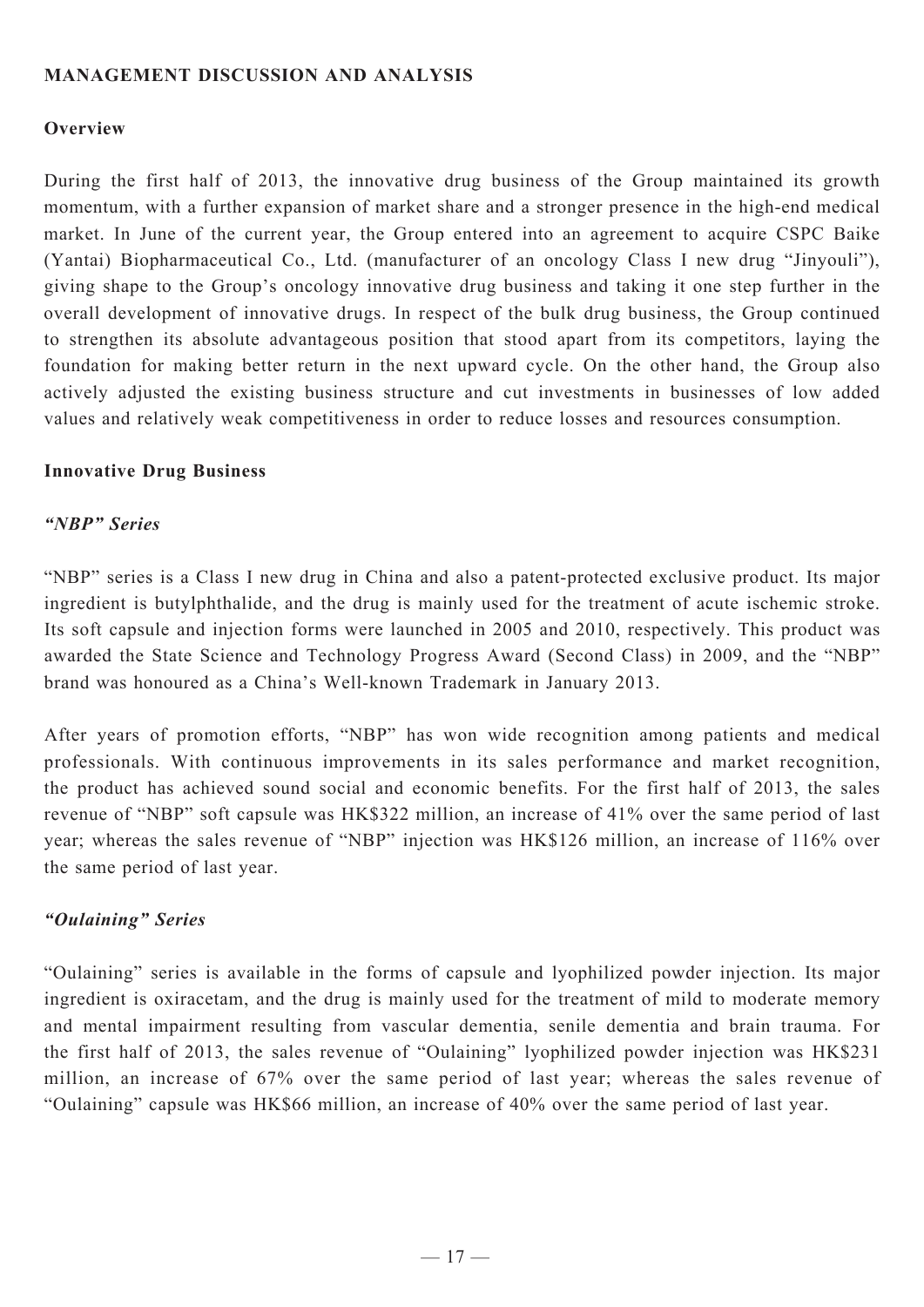# *"Xuanning" Series*

"Xuanning" series is an exclusive product in China available in the forms of tablet and dispersible tablet. Its major ingredient is maleate levamlodipine, and the drug is mainly used for the treatment of hypertension. The drug was awarded the State Technological Invention Award (Second Class) in January 2013. For the first half of 2013, the sales revenue of this product series was HK\$118 million, an increase of 35% over the same period of last year.

# *"Duomeisu"*

"Duomeisu" is used for the treatment of various cancers. It is currently at the market introduction stage, and has already gained recognition from numerous renowned hospitals and medical professionals. "Duomeisu" was awarded First Class Award in the First (2010) Provincial Capital Technological Inventions Competition and the 2011 Chinese Medicine Society Science and Technology Award (Third Class). This product also got financial supports from the State 863 Program and the Significant New Drugs Development Project in China.

# **Branded and Common Generic Drug Business**

For the first half of 2013, the Group's common generic drug business vigorously fought against unfavourable policies such as restricted antibiotics use and essential drug tenders. By leveraging on the positive brand effects, this business has penetrated further into the fundamental medical market and end-user market. Also, through timely modifications of strategies, strengthening of the sales team and channel development, sales remained on the stable upward trend with continuous efficiency improvements.

Regarding branded drugs, "Ouyi", "Weihong" and "Gubang" also achieved stable growth during the period by relying on good branding and product quality. Meanwhile, the Chinese medicines portfolio was also further enriched with the newly launch of a series of Chinese medicine soft capsule products in the market.

# **Bulk Drug Business**

# *Vitamin C Series*

In the first half of 2013, the environment of the vitamin C market remained weak, with overcapacity lingering and competition in the industry intensified. However, the competition landscape showed signs of differentiation with some competitors suspending or limiting their production. Leveraging on its strengths in scale and quality, the Group further reinforced its dominant position in the midst of industry competition. However, this business recorded a loss in the first half of 2013 due to competitive pricing pressure.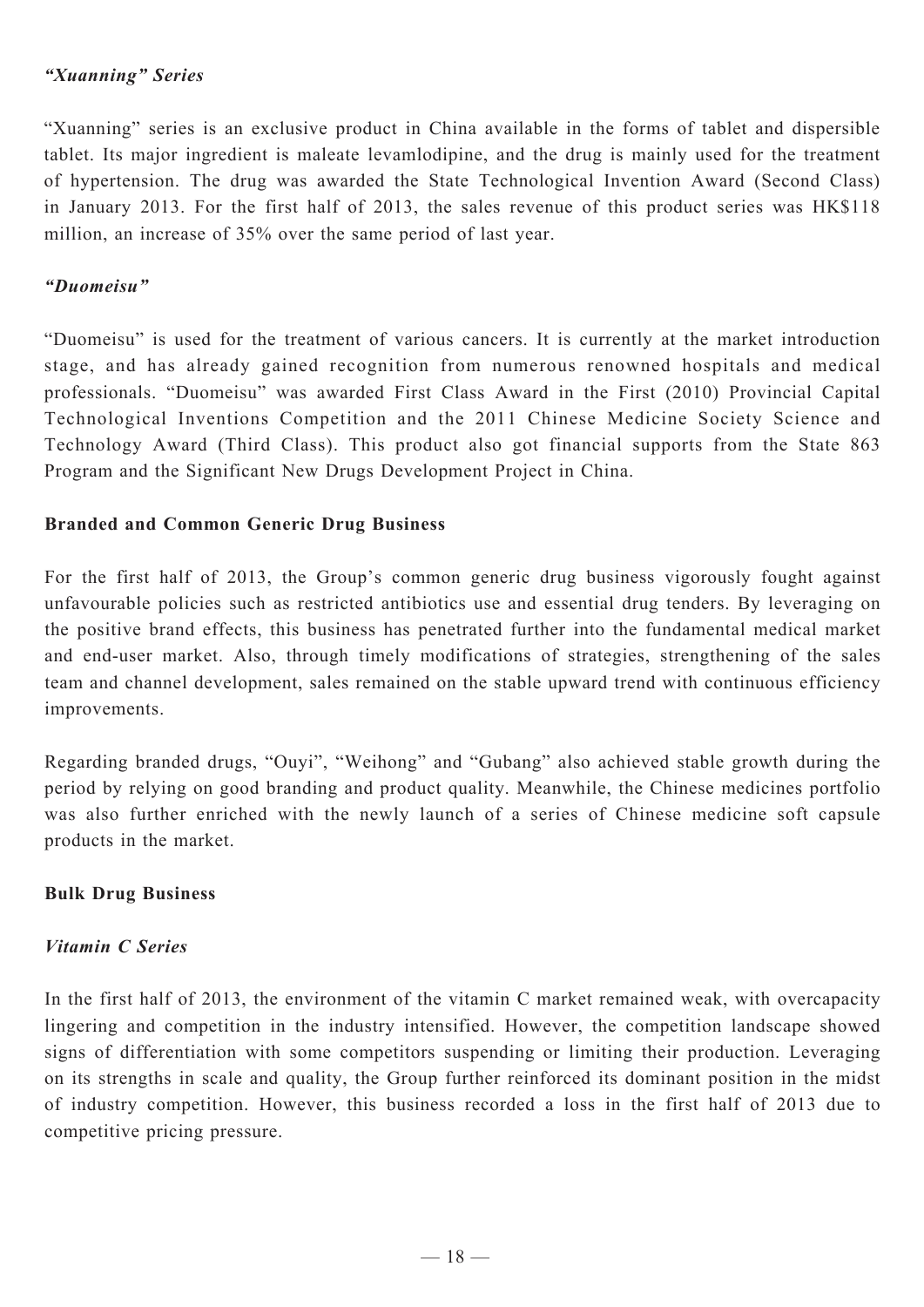# *Antibiotics Series*

In the first half of 2013, the antibiotics business remained subject to different challenges such as the restricted antibiotics use policy, industrial overcapacity and aggravated competition. By conducting technological upgrades, reinforcing internal management and reducing energy consumption, production costs continued to decrease. At the same time, the Group leveraged on quality upgrades to expand its market shares in the international high-end markets. In addition, the Group disposed part of its penicillin intermediate and bulk drug business in the first half of 2013 to ratify the resource allocation of its antibiotics business. Despite an overall low price level, this business has achieved a turnaround during the first half of 2013.

# *Caffeine Series*

In the first half of 2013, the caffeine business remained stable with improvement in earnings, sales revenue reached HK\$259 million.

# **Research and Development**

The Group is equipped with relatively comprehensive research and development capabilities with technological competitive advantages in different domains. Biopharmaceutical products under research and development are also making progress. Currently, the Group has a total of approximately 167 products under research and development, with a focus on the therapeutic areas of anti-infective, cardio-cerebrovascular, neurology, diabetes and oncology. Among those products, 12 are Class I new drugs and 37 are Class III new drugs.

The Group will continue to increase its resources in research and development. In the coming years, it is expected that a number of innovative drugs will be launched upon receiving relevant production approvals, including rE4 and DBPR108 (Class I new drug, diabetes drug); pinocembrin (Class I new drug, acute stroke drug); levamlodipine maleate atorvastatin calcium tablet (Class I new drug, high blood pressure and lipid drug); and baicalein tablet (Class I new drug, viral influenza drug). It is expected that one exclusive anti-hepatic fibrosis Chinese medicine product with independent intellectual property rights and two first-to-market generic drugs will be approved for market launch in the second half of the year. Currently, the Group has six new drugs included in the priority review list, forming a solid foundation for the market launch of new drugs next year.

The Group proactively facilitates the cooperation and exchange with international companies to enhance its international competitiveness. During the first half of the year, the Group has submitted the Investigational New Drug ("IND") Application for butylphthalide soft capsules to the U.S. FDA, which will undergo phase II human clinical trials upon approval, and the Abbreviated New Drug Application ("ANDA") for nine products to the U.S. FDA. The Group has entered into a sales agreement with a distributor in the U.S. for its first approved ANDA product, namely tramadol hydrochloride tablets, which is expected to commence sales in the U.S. in the second half of the year.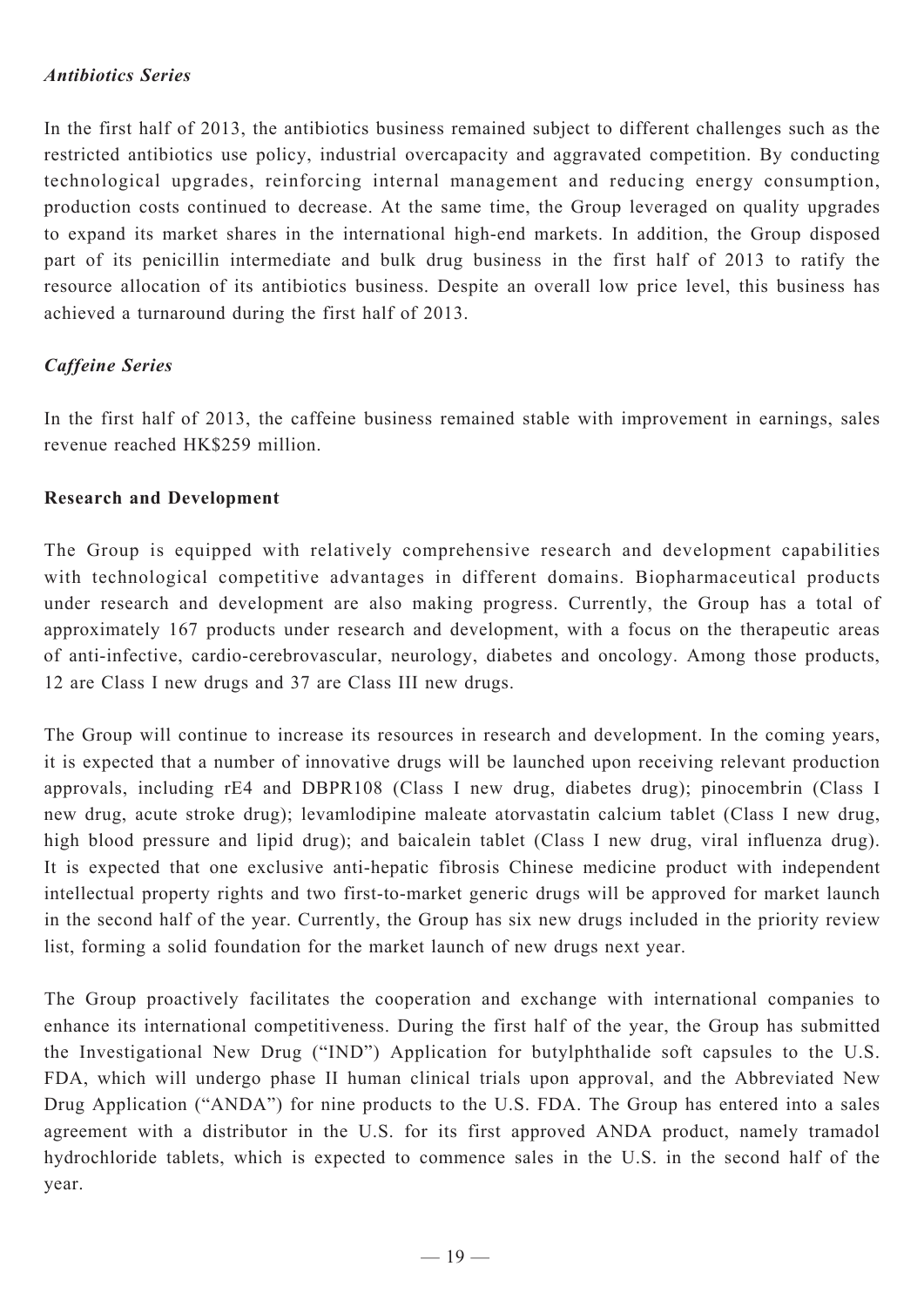The Group will also establish an innovative integrated platform with a number of research institutes, universities and hospitals in China for the research and development of cardio-cerebrovascular pharmaceutical products. This project will be supported by government subsidies from the fund of National Science and Technology Major Project for creation of new drugs, and RMB65,560,000 of such government subsidies will be allocated to the Group for carrying out the project..

# **Outlook**

In the first half of 2013, China has shown a slowdown in its overall economic growth, with overcapacity and other aftermaths emerging from the implementation of economic stimulative policies and profound changes of the economic structure. While having negative impact on the competitive environment of the medical industry, these changes in the external economic environment have provided opportunities for the Group to develop and transform its business. The Group will continue to actively explore the new drug business, facilitate product globalisation and consolidate the competitiveness of its bulk drug business, with the objective of ensuring sustainable growth of the Group.

# **Financial Review**

# **Liquidity and Financial Position**

For the first half of 2013, the Group's operating activities generated a net cash inflow of HK\$505 million. Debtor turnover period (ratio of the balance of trade receivables to sales, inclusive of value added tax for sales in China) *(Note)* slightly decreased from 69 days in 2012 to 66 days. Inventory turnover period (ratio of inventory balance to cost of sales) *(Note)* increased from 109 days in 2012 to 114 days. As at 30 June 2013, current ratio of the Group improved to 1.4 as compared with 1.1 as at the end of 2012. Capital expenditure in relation to the additions of production facilities amounted to HK\$237 million for the current period.

The financial position of the Group remained healthy. As at 30 June 2013, total bank balances and cash amounted to HK\$988 million (31 December 2012: HK\$1,476 million) and total bank borrowings amounted to HK\$1,650 million (31 December 2012: HK\$2,316 million). Net gearing ratio (calculated on the basis of the Group's total bank borrowings net of bank balances and cash over total equity) was 9.5% as compared with 12.4% at the end of 2012.

32% of the Group's bank borrowings are denominated in Hong Kong dollars, 20% in US dollars and the remaining 48% in Renminbi. The Group's revenue is mainly denominated either in Renminbi or in US dollars. The Group has been monitoring closely the currency movement and will use appropriate hedging arrangements to reduce the foreign exchange risk when considered necessary.

*Note: The related figures exclude sales and cost of sales attributable to CSPC Zhongrun Pharmaceutical (Inner Mongolia) Co., Ltd. which was disposed of during the current period.*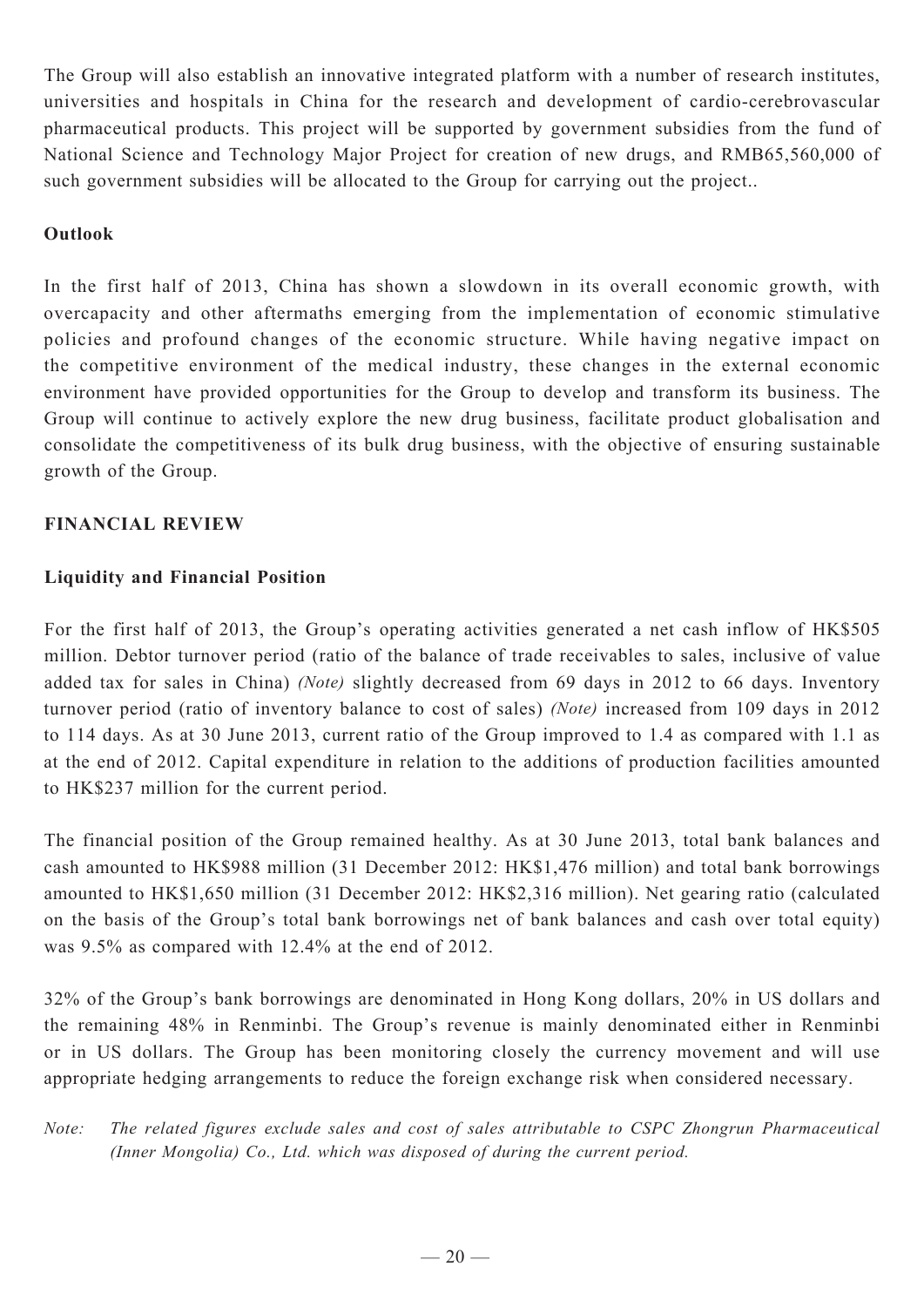# **Contingent Liabilities**

The Company and CSPC Weisheng Pharmaceutical (Shijiazhuang) Co. Ltd. ("Weisheng", a wholly owned subsidiary of the Company) are named as, among others, defendants in a number of antitrust complaints filed in the United States. These complaints alleged that certain manufacturers of vitamin C in the PRC have since at least December 2001 conspired to control prices and volumes of exports of vitamin C to the United States and elsewhere in the world and that as such have been in violation of the federal and state laws of the United States. The plaintiffs brought these cases on behalf of direct purchasers under the federal antitrust laws of the United States and indirect purchasers under various state antirust, unfair trade and consumer protection statutes, seeking damages and other relief.

On 12 March 2013, the Company and Weisheng reached a settlement agreement in principle with the plaintiffs in the direct purchaser action. On 15 March 2013, the Company, Weisheng and plaintiffs executed the settlement agreement (the "Settlement Agreement"). The settlement will resolve all the claims in their entirety and terminate the litigation in the direct purchaser action. The settlement, in the amount of US\$22.5 million (equivalent to approximately HK\$175.5 million), is payable in two installments and subject to approval by the Court. The first US\$20 million (equivalent to approximately HK\$156 million) has been paid by the Company and Weisheng on 21 April 2013. The remaining US\$2.5 million (equivalent to approximately HK\$19.5 million) will be paid within 365 days after the Court's final approval of the Settlement Agreement. Plaintiffs' attorney fees and settlement administration fees are to be paid out of the settlement fund. The Court has preliminarily approved the settlement on 3 April 2013.

In accordance with the Settlement Agreement, plaintiffs filed a motion for final approval of the settlement on 19 July 2013. The Court will hold a final approval hearing on 2 October 2013 to determine if the settlement is fair, reasonable and adequate.

It should be noted that the above settlement does not apply to actions brought by indirect purchasers, where such actions were stayed until final judgment is entered by the Court in the direct purchaser action.

In light of the latest development up to date of this announcement, the director and management of the Company considered the obligations amounting to approximately US\$6.5 million (equivalent to approximately HK\$50.7 million) which includes the remaining US\$2.5 million (equivalent to approximately HK\$19.5 million) settlement arrangement with direct purchasers per above, potential claims by indirect purchasers and related legal cost.

# **Disposal of Subsidiaries**

On 4 June, 2013, the Group entered into a sale and purchase agreement to dispose of its entire equity interest in CSPC Zhongrun Pharmaceutical (Inner Mongolia) Co., Ltd. ("NMG Zhongrun") and its subsidiaries, CSPC Cenway Inner Mongolia Pharmaceutical Co., Ltd. and CSPC Inner mongolia Zhongkang Sugar Products Co., Ltd.. The disposal was completed on 18 June 2013 and a gain on disposal of HK\$117,330,000 was recognised in the condensed consolidated statement of profit or loss and other comprehension income for the six months ended 30 June 2013.